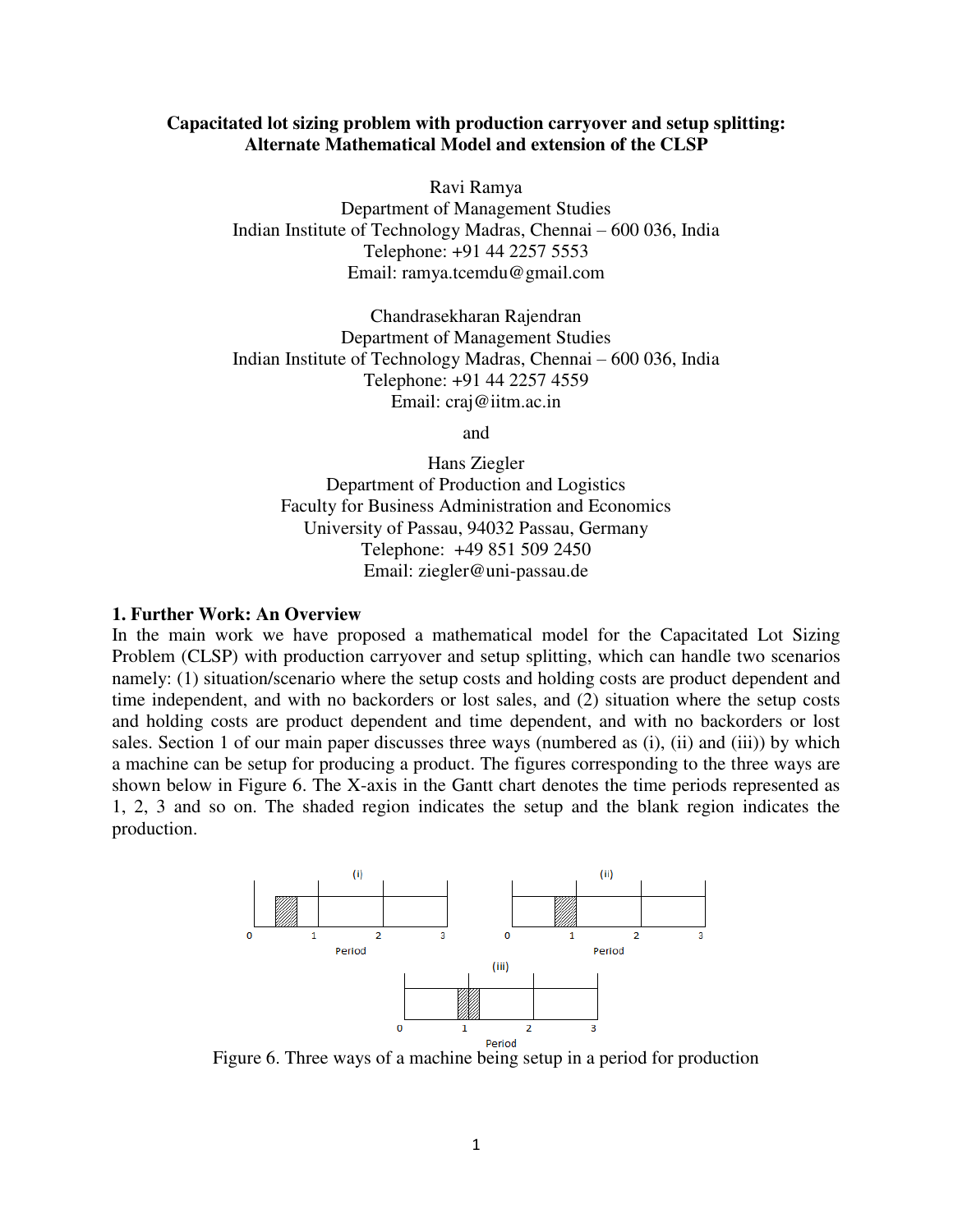We present another mathematical model (Alternate Mathematical Model (AMM)) for the same problem, in Section 2 of this extension work.

Following this, we present another possible extension of the proposed models for the situation where the setup costs and holding costs are product dependent and time dependent with no backorders or lost sales. This extension addresses a situation when there is a splitting of setup between periods *t* and *t*+1 for product *i*, there may arise a possibility (Scenario 2 **-** Variant (3)) in a manufacturing system where the setup cost is split between periods *t* and *t*+1 and this cost is proportional to the amount of time used to setup product *i* in periods *t* and *t*+1 respectively. The detail of one of the proposed models (MM) (with respect to Scenario 2 **-** Variant (3)) is presented in Section 3, with the numerical illustration presented in Section 4 of this extension work. We also discuss the results of Scenario 2 (Variants (1) and (2)) presented in the main work when the models are executed using only two binary variables (see Section 5 of this extension work). We use the data given in Tables 1 and 3 of our main work for the discussions given in the following sections.

The solution values (i.e., values of decision variables and *Z*) obtained by the model of Mohan *et al.* (2012), corresponding to Figure 1 of the main work, are provided in Table 4 of this extension work. The set of initial and terminal (boundary) conditions used to execute Mohan *et al.*'s model are as follows:  $i_{i,0} = 0$ ;  $v_{i,0} = 0$ ;  $u_{i,0} = 0$ ;  $z_{i,0} = 0$ ;  $l_{i,0} = 0$  and  $u_{i,T+1} = 0$ . Also, the solution values obtained for our model for the situation where the setup costs and holding costs are product dependent and time dependent, corresponding to Figures 3 and 4 of the main work, are provided in Tables 5 and 6 of this extension work. The solution values corresponding to the Gantt chart given in Figure 5 of the main work are provided in Table 7 of this extension work. The numbering in this link is in continuation with the numbering in the main work, with respect to constraints, equations, tables and figures.

# **2. Alternate Mathematical Model (AMM)**

*Decision Variables* 

- $\delta_{i,t}^*$  : an indicator (binary) variable that takes value 1 if a complete setup is done for product *i* in period *t* with the production starting in period *t* and completed within period *t*; 0 otherwise.
- $\delta_{i.t}^{**}$ ∗∗ : an indicator (binary) variable that takes value 1 if a complete setup is done for product *i* in period *t* with the production starting in period *t*, and the production can also be carried over to the subsequent periods; 0 otherwise.
- $\delta_{i,t}^{***}$ ∗∗∗ : an indicator (binary) variable that takes value 1 if a setup for product *i* is started in period *t* and completed by the end of the period, followed by its production starting in period *t*+1; /\* this aspect is called end-of-period setup in our paper. \*/ 0 otherwise.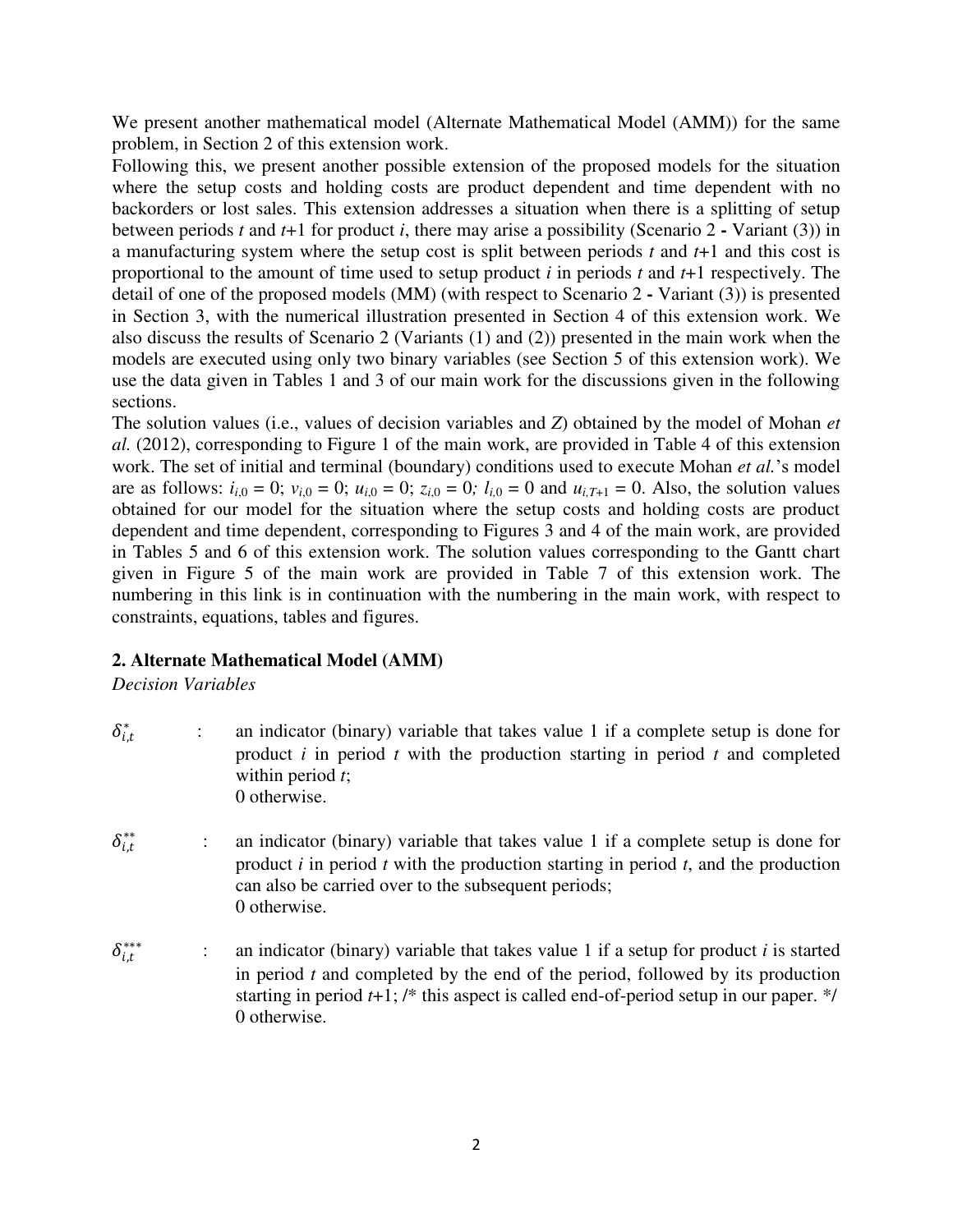| $\delta^{***}_{i,t}$                 |                      | an indicator (binary) variable that takes value 1 if the setup for a product $i$ is<br>commenced in period $t$ and is completed in period $t+1$ , followed by its<br>production starting in period $t+1$ ; /* this aspect is called setup splitting in our<br>paper. */<br>0 otherwise. |
|--------------------------------------|----------------------|-----------------------------------------------------------------------------------------------------------------------------------------------------------------------------------------------------------------------------------------------------------------------------------------|
| $I_{i,t}$                            | ÷.                   | inventory of product $i$ at the end of period $t$ .                                                                                                                                                                                                                                     |
| $s_{i,t}^*$                          |                      | setup time for product <i>i</i> in period <i>t</i> that takes the value of $ST_i$ when $\delta_{i,t}^* = 1$ ;<br>0 otherwise.                                                                                                                                                           |
| $s_{i,t}^{**}$                       |                      | setup time for product <i>i</i> in period <i>t</i> that takes the value of $ST_i$ when $\delta_{i,t}^{**} = 1$ ;<br>0 otherwise.                                                                                                                                                        |
| $S_{i,t}^{***}$                      |                      | setup time for product <i>i</i> in period <i>t</i> that takes the value of $ST_i$ when $\delta_{i,t}^{**} = 1$ ;<br>0 otherwise.                                                                                                                                                        |
| $S_{i,t}^{***}$                      | $\ddot{\phantom{a}}$ | setup time for product <i>i</i> in period <i>t</i> when $\delta_{i,t}^{***} = 1$ ;<br>0 otherwise.                                                                                                                                                                                      |
| $S^{****}_{i,t+1}$                   | $\ddot{\cdot}$       | setup time for product <i>i</i> in period <i>t</i> +1 when $\delta_{i,t}^{***} = 1$ ;<br>0 otherwise.                                                                                                                                                                                   |
|                                      |                      | Note: $s_{i,t}^{***} + s_{i,t+1}^{***} = ST_i$ .                                                                                                                                                                                                                                        |
| $X^*_{i,t,t}$                        | ÷                    | production quantity for product $i$ in period $t$ due to its setup and production<br>started and completed within the same period t.                                                                                                                                                    |
| $X^{**}{}_{i,t,t'}$                  | $\ddot{\cdot}$       | production quantity for product $i$ in period $t'$ due to its setup started and<br>completed within the same period $t$ , with the possible production carryover to<br>period $t'$ +1, with $1 \le t \le T - 1$ and $t \le t' \le T$ .                                                  |
| $X^{\ast\ast\ast}{}_{i,t,t^{'}}$     |                      | production quantity for product $i$ in period $t'$ due to its setup started and<br>completed by the end of period $t$ , with possible production carryover to period<br>$t'+1$ , with $1 \le t \le T-1$ and $t+1 \le t' \le T$ .                                                        |
| $X^{\ast\ast\ast\ast}{}_{i,t,t^{'}}$ |                      | production quantity for product $i$ in period $t'$ due to its setup starting in period $t$<br>and ending in period $t+1$ , with possible production carryover to period<br>$t'+1$ , with $1 \le t \le T-1$ and $t+1 \le t' \le T$ .                                                     |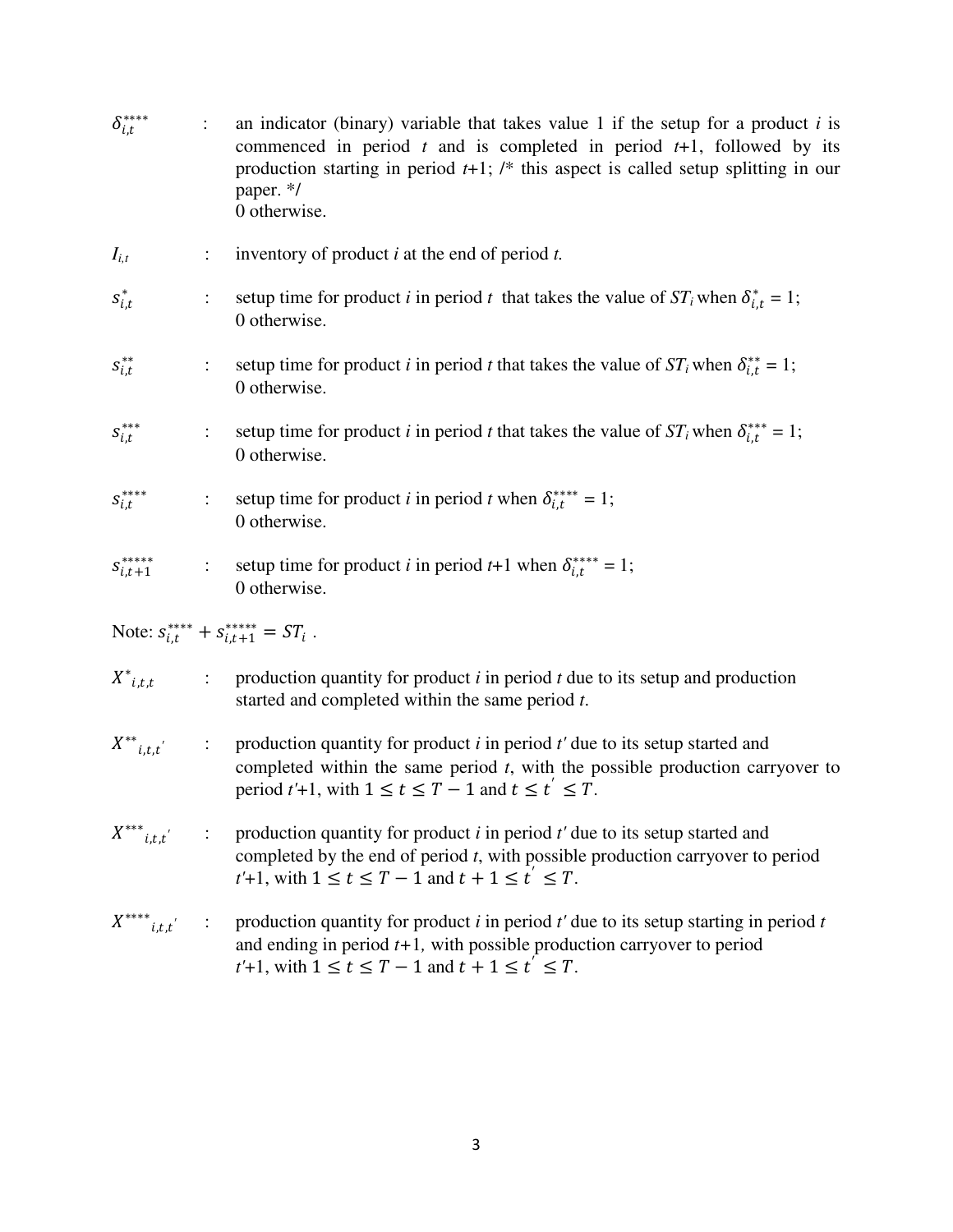### *Mathematical model*

Objective function:

$$
\text{Min}\ Z = \sum_{i=1}^{N} \sum_{t=1}^{T} \text{SC}_{i} \delta_{i,t}^{*} + \sum_{i=1}^{N} \sum_{t=1}^{T-1} \text{SC}_{i} \delta_{i,t}^{**} + \sum_{i=1}^{N} \sum_{t=1}^{T-1} \text{SC}_{i} \delta_{i,t}^{***} + \sum_{i=1}^{N} \sum_{t=1}^{T-1} \sum_{t=1}^{T} \text{C}_{i} \delta_{i,t}^{***} + \sum_{i=1}^{N} \sum_{t=1}^{T} \text{h}_{i} I_{i,t} \tag{41}
$$

subject to the following:

/\* Constraints (42)-(46) capture a possible complete setup in period *t* with production starting in period *t* and finished within period *t* \*/

$$
s_{i,t}^* \le ST_i \delta_{i,t}^* \qquad \qquad \forall i \text{ and } \forall t. \tag{42}
$$

$$
s_{i,t}^{*} \geq ST_{i}\delta_{i,t}^{*} - M(1 - \delta_{i,t}^{*})
$$
  
\n
$$
X^{*}_{i,t,t} \leq M \delta_{i,t}^{*}
$$
  
\n
$$
X^{*}_{i,t,t} \geq \varepsilon - M(1 - \delta_{i,t}^{*})
$$
  
\n
$$
Y_{i} \text{ and } \forall t.
$$
  
\n
$$
Y_{i} \text{ and } \forall t.
$$
  
\n(43)  
\n
$$
Y_{i} \text{ and } \forall t.
$$
  
\n(44)  
\n
$$
Y_{i} \text{ and } \forall t.
$$
  
\n(45)

$$
a_i X^*_{i,t,t} \leq C_t \delta_{i,t}^* \qquad \qquad \forall i \text{ and } \forall t. \tag{46}
$$

/\* Constraints (47)-(51) capture a possible complete setup in period *t* with production starting in period *t* and carried over to period *t*+1 and so on \*/

$$
s_{i,t}^{**} \le ST_i \delta_{i,t}^{**} \qquad \qquad \forall i \text{ and } t = 1,...,T-1. \tag{47}
$$

$$
s_{i,t}^{**} \ge ST_i \delta_{i,t}^{**} - M(1 - \delta_{i,t}^{**})
$$
  $\forall i \text{ and } t = 1, ..., T - 1.$  (48)

$$
X^{**}{}_{i,t,t^{'}} \leq M \, \delta^{**}_{i,t} \qquad \qquad \forall i \, t = 1,..,T-1 \text{ and } t^{'} = t, t+1,..,T. \tag{49}
$$

$$
X^{**}{}_{i,t,t'} \geq \varepsilon - M(1 - \delta^{**}_{i,t}) \qquad \qquad \forall i \, t = 1,.., T - 1 \text{ and } t' = t, t + 1. \tag{50}
$$

$$
a_i X^{**}{}_{i,t,t'} \leq C_{t'} \delta^{**}_{i,t}
$$
 (51)

/\* Constraints (52)-(56) represent an end-of-period setup in period *t,* followed by the commencement of its production in period *t*+1 \*/

| $s_{i,t}^{***} \leq ST_i \delta_{i,t}^{***}$                             | $\forall i$ and $t = 1, \ldots, T-1$ . | (52) |
|--------------------------------------------------------------------------|----------------------------------------|------|
| $S_{i,t}^{***} \geq ST_i \delta_{i,t}^{***} - M(1 - \delta_{i,t}^{***})$ | $\forall i$ and $t = 1, \ldots, T-1$ . | (53) |

$$
X^{***}_{i,t,t'} \le M \delta^{***}_{i,t} \qquad \qquad \forall i, t = 1,.., T-1 \text{ and}
$$

$$
t^{'} = t + 1, t + 2, ..., T. \tag{54}
$$

$$
X^{***}_{i,t,t'} \ge \varepsilon - M(1 - \delta^{***}_{i,t})
$$
  
\n
$$
\forall i, t = 1,.., T - 1 \text{ and } t' = t + 1.
$$
  
\n
$$
\alpha_i X^{***}_{i,t,t'} \le C_t' \delta^{***}_{i,t}
$$
  
\n
$$
\forall i, t = 1,.., T - 1 \text{ and }
$$
  
\n(55)

$$
t^{'} = t + 1, t + 2, ..., T.
$$
 (56)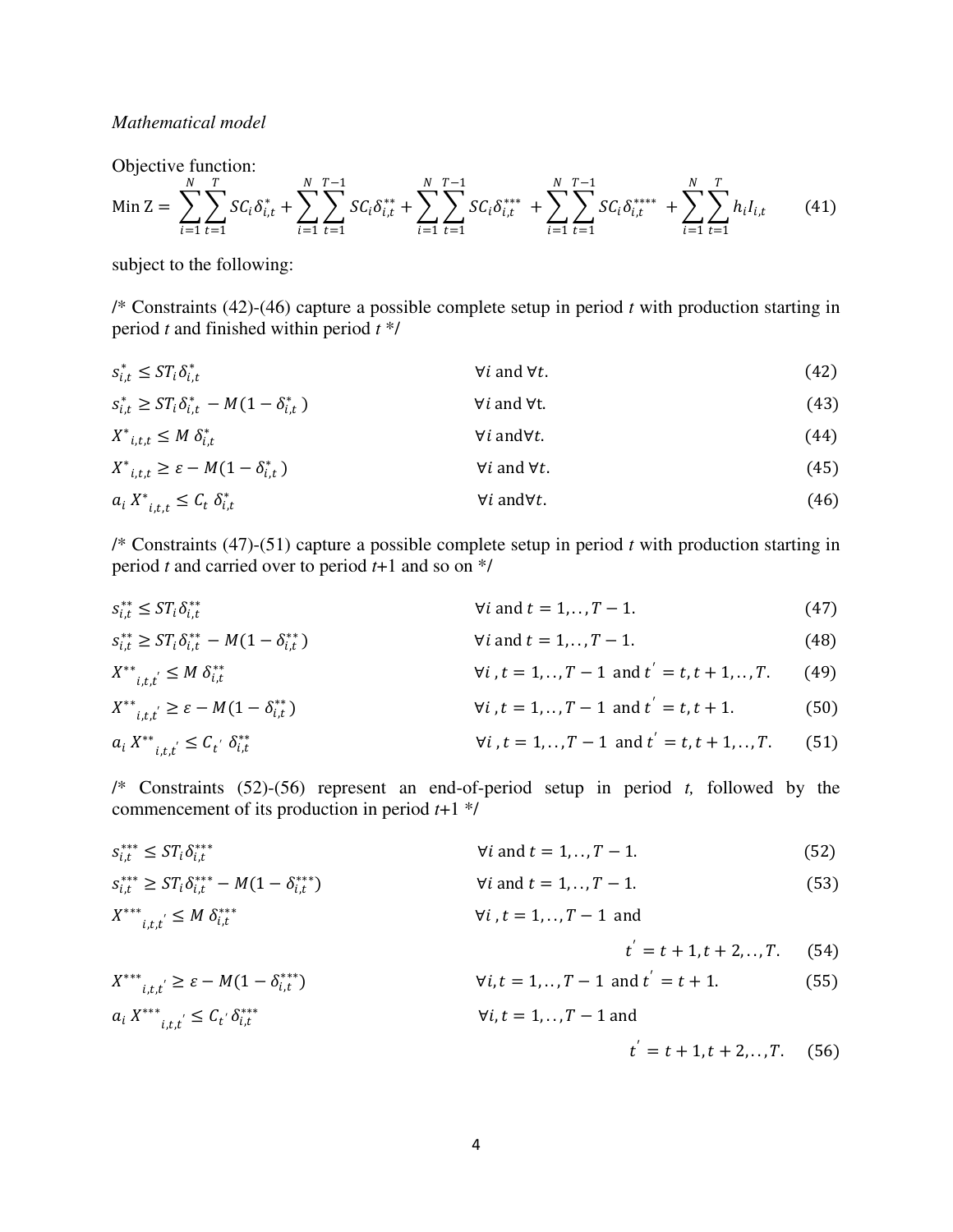/\* Constraints (57)-(63) capture the possible setup split between periods *t* and *t*+1, followed by the commencement of its production in period  $t+1$ <sup>\*/</sup>

- $s_{i,t}^{***} \geq \varepsilon M(1 \delta_{i,t}^{**})$  $forall i$  and  $t = 1, ..., T - 1$ . (57)
- $s_{i,t+1}^{****} \geq \varepsilon M(1 \delta_{i,t}^{**})$  $forall i$  and  $t = 1, ..., T - 1$ . (58)  $\forall i$  and  $t = 1, ..., T - 1$ . (59)

$$
s_{i,t}^{****} + s_{i,t+1}^{****} \le ST_i \delta_{i,t}^{****} \qquad \forall i \text{ and } t = 1,..,T-1.
$$
\n
$$
s_{i,t}^{****} + s_{i,t+1}^{****} \ge ST_i \delta_{i,t}^{****} - M(1 - \delta_{i,t}^{****}) \qquad \forall i \text{ and } t = 1,..,T-1.
$$
\n
$$
X^{****}_{i,t,t} \le M \delta_{i,t}^{****} \qquad \forall i, t = 1,..,T-1 \text{ and}
$$
\n
$$
(59)
$$
\n
$$
Y_i^{**} + S_{i,t+1}^{**} \le M \delta_{i,t}^{****}
$$

$$
t^{'} = t + 1, t + 2, ..., T.
$$
 (61)

$$
X^{****}_{i,t,t'} \ge \varepsilon - M(1 - \delta^{****}_{i,t'}) \qquad \forall i, t = 1,...,T - 1 \text{ and } t' = t + 1. \tag{62}
$$
  
\n
$$
a_i X^{****}_{i,t,t'} \le C_t' \delta^{****}_{i,t'} \qquad \forall i, t = 1,...,T - 1 \text{ and}
$$

$$
t' = t + 1, t + 2, ..., T. \quad (63)
$$

/\* Constraints (64)-(65) represent the conditions for a setup \*/

$$
\sum_{i=1}^{N} (\delta_{i,t}^{**} + \delta_{i,t}^{***} + \delta_{i,t}^{***}) \le 1, \qquad t = 1,..,T-1.
$$
\n(64)  
\n
$$
(\delta_{i,t}^{*} + \delta_{i,t}^{**} + \delta_{i,t}^{***}) \le 1 \qquad \forall i \text{ and } t = 1,..,T-1.
$$

/\* Constraints (66)-(68) represent capacity constraints \*/

$$
\sum_{i=1}^{N} (s_{i,1}^{*} + s_{i,1}^{**} + s_{i,1}^{***} + s_{i,1}^{***} + a_{i} X^{*}_{i,1,1} + a_{i} X^{**}_{i,1,1}) \leq C_{1}.
$$
\n
$$
\sum_{i=1}^{N} (s_{i,t}^{*} + s_{i,t}^{**} + s_{i,t}^{***} + s_{i,t}^{***} + s_{i,t}^{***}) + \sum_{i=1}^{N} a_{i} X^{*}_{i,t,t} + \sum_{i=1}^{N} \sum_{t'=1}^{t} a_{i} X^{**}_{i,t'',t} + \sum_{i=1}^{N} \sum_{t'=1}^{t-1} a_{i} X^{**}_{i,t'',t} + \sum_{i=1}^{N} \sum_{t'=1}^{t-1} (a_{i} X^{***}_{i,t'',t} + a_{i} X^{****}_{i,t'',t}) \leq C_{t}, \quad t = 2,...,T-1.
$$
\n
$$
(67)
$$

$$
\sum_{i=1}^{N} (s_{i,T}^{*} + s_{i,T}^{***}) + \sum_{i=1}^{N} a_{i} X^{*}_{i,t,t} + \sum_{i=1}^{N} \sum_{t'=1}^{T-1} (a_{i} X^{**}_{i,t'',T} + a_{i} X^{***}_{i,t'',T} + a_{i} X^{***}_{i,t'',T}) \leq C_{T}.
$$
 (68)

/\* Constraints (69)-(71) represent demand constraints \*/

$$
X^*_{i,1,1} + X^{**}_{i,1,1} \ge d_{i,1} \qquad \qquad \forall i. \tag{69}
$$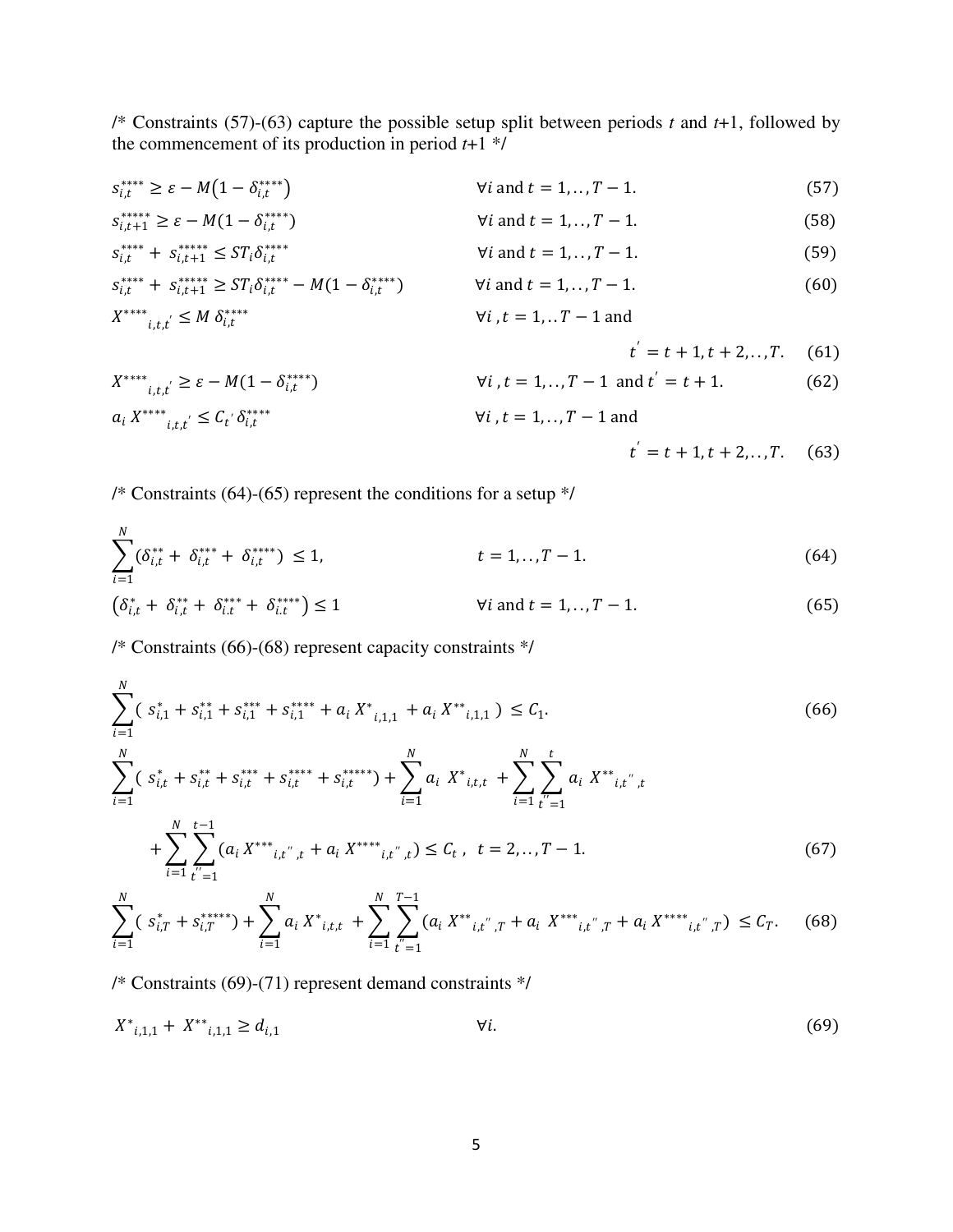$$
\sum_{t'=1}^{t} X^*_{i,t'',t''} + \sum_{t''=1}^{t} \sum_{t''=1}^{t'''} X^{**}_{i,t'',t''} + \sum_{t''=2}^{t} \sum_{t''=1}^{t''-1} (X^{***}_{i,t'',t''} + X^{***}_{i,t'',t''}) \ge \sum_{t''=1}^{t} d_{i,t''}
$$
\n
$$
\forall i \text{ and } t = 2,...,T-1.
$$
\n
$$
\sum_{t''=1}^{T} X^*_{i,t'',t''} + \sum_{t''=1}^{T} \sum_{t''=1}^{t''} X^{**}_{i,t'',t''} + \sum_{t''=2}^{T} \sum_{t''=1}^{t''-1} (X^{***}_{i,t'',t''} + X^{***}_{i,t'',t''}) = \sum_{t''=1}^{T} d_{i,t''}
$$
\n
$$
\forall i.
$$
\n(71)

/\* Constraints (72)-(73) represent the inventory balance constraints  $*/$ 

$$
X^*_{i,1,1} + X^{**}_{i,1,1} - d_{i,1} = I_{i,1} \qquad \qquad \forall i. \tag{72}
$$

$$
\sum_{t=1}^{t} X^*_{i,t'',t''} + \sum_{t''=1}^{t} \sum_{t''=1}^{t'''} X^{**}_{i,t'',t''} + \sum_{t''=2}^{t} \sum_{t''=1}^{t'''-1} (X^{***}_{i,t'',t''} + X^{***}_{i,t'',t''})
$$
  

$$
- \sum_{t''=1}^{t} d_{i,t'''} = I_{i,t} \qquad \forall i \text{ and } t = 2, ..., T.
$$
 (73)

/\* Constraints (74)-(85) represent the conditions required for production to occur in period  $t^*$ /

$$
\{\n\begin{aligned}\nX^{**}_{i',t'',t'''} &\leq M(1 - \delta^*_{i,t'})\n\end{aligned}\n\tag{74}
$$

$$
X^{**}{}_{i',t^{''},t^{'''}} \leq M(1 - \delta^{**}_{i,t'}) \tag{75}
$$

$$
X^{**}{}_{i',t^{''}}{}_{,t^{'''}} \leq M(1 - \delta^{**}_{i,t^{''}}) \tag{76}
$$
\n
$$
X^{**}{}_{i',t^{''}}{}_{,t''} \leq M(1 - \delta^{**}_{i,t^{'''}}) \tag{77}
$$

$$
X_{i',t'',t''} \leq M(1 - o_{i,t'})
$$
  
\n
$$
X^{**}_{i',t'',t''} \leq M(1 - \delta_{i,t'}^*)
$$
\n(78)

$$
X^{***}_{i',t'',t''} \leq M(1 - \delta^{**}_{i,t'}) \tag{79}
$$

$$
X^{***}{}_{i',t^{''},t^{'''}} \leq M(1 - \delta^{***}_{i,t^{''}}) \tag{80}
$$
\n
$$
X^{***}{}_{i',t^{''},t^{'''}} \leq M(1 - \delta^{***}_{i,t^{''}}) \tag{81}
$$

$$
X^{i,t^{m}}; t^{m} \leq M(1 - o_{i,t}^{*})
$$
\n
$$
X^{***^{*}}; t^{m} \leq M(1 - \delta^{*}_{i,t})
$$
\n(82)

$$
X^{****}_{i',t'',t'''} \leq M(1 - \delta^{**}_{i,t'}) \tag{83}
$$

$$
X^{****}_{i',t'',t'''} \leq M(1 - \delta^{***}_{i,t'})
$$
\n
$$
X^{****}_{i',t'',t'''} \leq M(1 - \delta^{****}_{i,t'})
$$
\n
$$
X^{****}_{i',t'',t'''} \leq M(1 - \delta^{****}_{i,t'})
$$
\n
$$
Y_{i'}^{i'} \forall i', t = 2,..., T - 1, t'' = 1,2,..., T - t, (85)
$$
\n
$$
(85)
$$

$$
t''' = t'' + t \text{ and } t' = t'' + 1, t'' + 2, \ldots, t''' - 1.
$$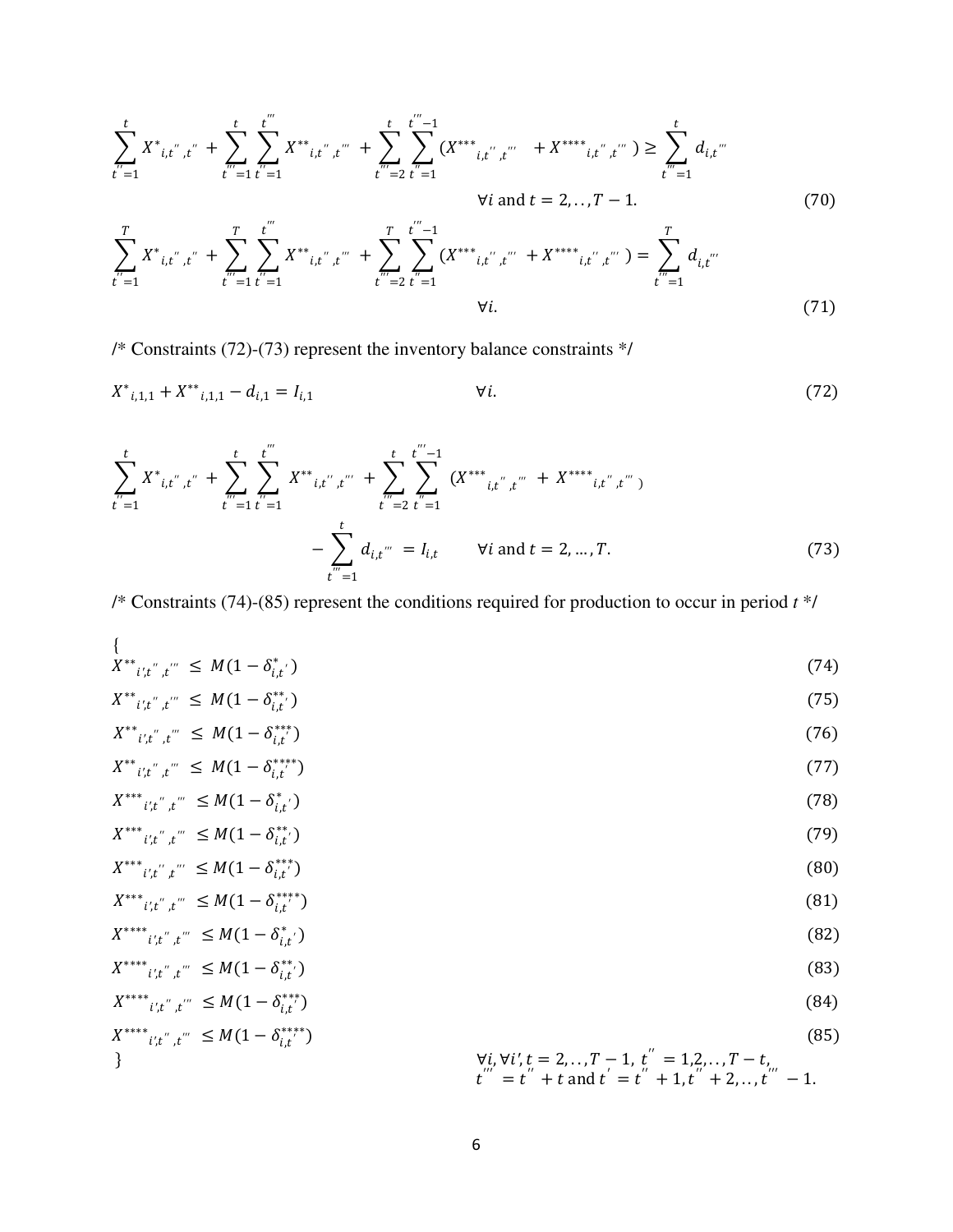# Note that:  $\delta_{i,t}^*$ ,  $\delta_{i,t}^{**}$ ,  $\delta_{i,t}^{**}$  and  $\delta_{i,t}^{**}$  are binary variables and all other variables are  $\geq 0$ .

The objective function is the minimization of the setup cost and holding cost of all products across all time periods. Constraints  $(42)$ ,  $(43)$ ,  $(47)$ ,  $(48)$ ,  $(52)$ ,  $(53)$ ,  $(57)$ - $(60)$  ensure that when product *i* is set up in period *t* (i.e., when  $\delta_{i,t}^*$ ,  $\delta_{i,t}^{**}$ ,  $\delta_{i,t}^{***}$  and  $\delta_{i,t}^{***}$  exist), the total setup time  $ST_i$ required by the product *i* for setup is consumed. Constraints  $(44)$ ,  $(45)$ ,  $(49)$ ,  $(50)$ ,  $(54)$ ,  $(55)$ ,  $(61)$ and (62) are the production constraints which indicate that the variables indicating the production quantity, i.e.,  $X^*_{i,t,t}$ ,  $X^{**}_{i,t,t}$ ,  $X^{***}_{i,t,t}$  and  $X^{***}_{i,t,t}$  exist only when the variables  $\delta_{i,t}^*$ ,  $\delta_{i,t}^{**}$  and  $\delta_{i,t}^{***}$  exist. Constraints (46), (51), (56) and (63) denote the capacity constraints with the consideration of the corresponding production time of each product. Constraints (66), (67) and (68) denote the capacity constraints, with the consideration of the corresponding possible setup time and production time of all products. Constraint (64) indicates that there can exist only a complete setup with production carryover or an end-of-period setup or a setup split for at most one product in every period. Constraint (65) indicates that for a product to be produced in a period, it is enough to produce the product using either a complete setup, complete setup allowing production carryover, an end-of-period setup or a split setup given in a period, in order to avoid setting up the machine more than once, for a product demanded in that period. Constraints (69)-(71) represent the demand constraints with no backorders or lost sales. Constraints (72) and (73) indicate the inventory balance constraints. Constraints (74)-(85) allow the production carryover for the product *i* setup in period *t'',* from period *t''* to period *t'''* provided that there is no intermittent setup of any other product between the production periods *t''* and *t'''* of product *i*. For example, production carryover is allowed for product 1 from period *t''* = 1 to period  $t'' = 4$  provided that there is no intermittent setup of any other product in periods  $t' = 2$ and  $t' = 3$ .

## **3. Scenario 2** - **Variant (3) (further to Variants (1) and (2) given in the main paper): Mathematical model when setup costs and holding costs are product dependent and time dependent, and the setup cost is calculated per unit time of setup in a given period**

In this variant the setup cost is split between periods *t* and *t*+1, and the cost is proportional to the amount of time used to setup product *i* in periods *t* and *t*+1. The objective function (corresponding to MM) is now shown in (86).

Objective function:

$$
\text{Min } Z = \sum_{i=1}^{N} \sum_{t=1}^{T} SC_{i,t}^{'} \delta_{i,t}^* + \sum_{i=1}^{N} \sum_{t=1}^{T-1} SC_{i,t}^{'} \delta_{i,t}^{**} + \sum_{i=1}^{N} \sum_{t=1}^{T-1} SC_{i,t}^{1} S_{i,t}^{**} + \sum_{i=1}^{N} \sum_{t=1}^{T-1} SC_{i,t+1}^{1} S_{i,t+1}^{***} + \sum_{i=1}^{N} \sum_{t=1}^{T} h_{i,t}^{'} I_{i,t} \tag{86}
$$

subject to all constraints presented in the main work.

In the above,  $SC_{i,t}^1$  denotes the rate of cost of setup (cost corresponding to one time unit of setup) of product *i* in period *t*, and is given by  $SC_{i,t}^1 = \frac{SC_{i,t}}{ST_i}$  $\frac{\sum_{i,t}}{ST_i}$ .

#### **4. A numerical illustration and discussion**

The illustration of the model given in Section 3 and the corresponding results are presented in this section. For executing the model, the same numerical example presented in the main work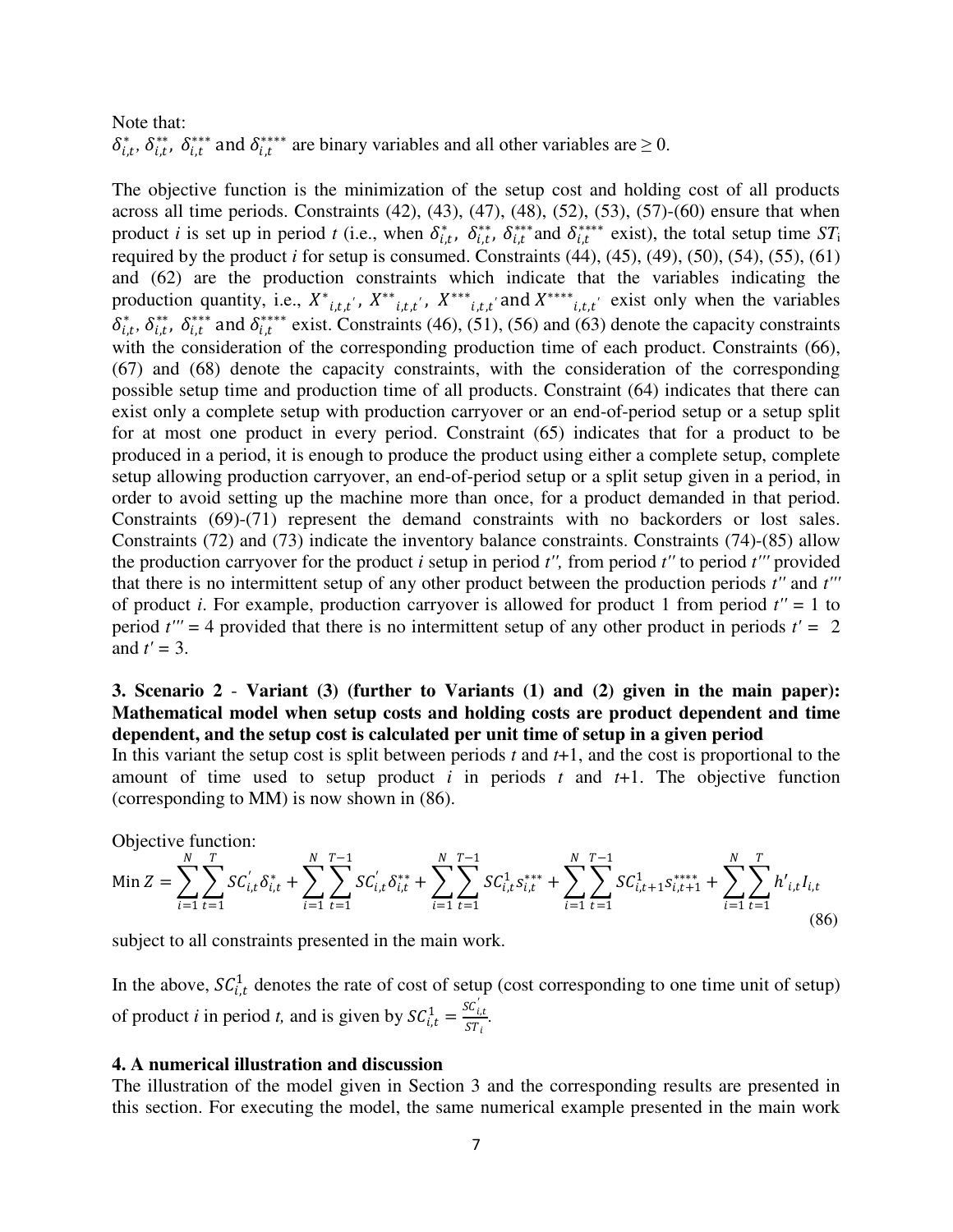(Table 3) is used. For Scenario 2 **-** Variant (3), the value of the objective function obtained by our model is equal to 245 mu (monetary units). The resulting solution is shown in Table 8, and its corresponding Gantt chart is shown in Figure 7.

# **5. Numerical illustration and discussion of the mathematical models when the setup costs and holding costs are product dependent and time dependent (Scenario 2** - **Variants (1) and (2)) presented in the main work, while using two binary variables**

The objective of including this section is to show that we need the use of three binary variables in the case of time dependent costs. The illustration of the mathematical models presented in Sections 3.2.1 and 3.2.2 of the main work (with the use of only two binary variables) is presented here. For executing the models the numerical example presented in the main work (Table 3) is used. When we set  $\delta_{i,t}^{**} = 0 \ \forall i$  and  $1 \le t \le T-1$  and remove constraints (26) and (27) from the mathematical model presented in the main work (MM), Variants (1) and (2) result in an incorrect value of *Z* on execution. The discussion is presented below.

# **5.1. Scenario 2** - **Variant (1) (see main paper for details): Setup costs and holding costs are product dependent and time dependent, and the setup cost is calculated with respect to period** *t* **when the setup is initiated**

For Scenario 2 - Variant (1), our model results in the value of the objective function being equal to 235 mu, while using two binary variables. The resulting solution is shown in Table 9 with its corresponding Gantt chart shown in Figure 8. While calculating the value of *Z*,  $\delta_{3,2}^{***}$  is multiplied with  $SC'_{3,2}$  (set up cost is calculated with respect to period *t*) and gives a lower value of  $Z = 235$ mu. The resulting value is incorrect because the setup actually takes place at the beginning of period 3 with the setup time in period 2 being zero, when there is a split setup between periods 2 and 3 as indicated by the variable  $\delta_{3,2}^{***}$ .

# **5.2. Scenario 2** - **Variant (2) (see main paper for details): Setup costs and holding costs are product dependent and time dependent, and the setup cost is calculated with respect to the period when the setup is completed**

For Scenario 2 - Variant (2), our model results in the value of the objective function being equal to 245 mu, while using two binary variables. The resulting solution is shown in Table 10 with its corresponding Gantt chart shown in Figure 9. While calculating the value of *Z*,  $\delta_{3,1}^{***}$  is multiplied with *SC'*<sub>3,2</sub>;  $\delta_{4,5}^{***}$  is multiplied with *SC'*<sub>4,6</sub>; and  $\delta_{2,9}^{***}$  is multiplied with *SC'*<sub>2,10</sub> (set up cost is calculated with respect to the period when the setup is completed), resulting in a lower value of *Z*  = 245 mu. The resulting value of *Z* is incorrect because, the setup is started and completed within the same time periods 1, 5 and 9 (here, time periods 1, 5 and 9 indicate the period *t* when the setup is initiated) when there is a split setup indicated between period's *t* and *t*+1, with the setup costs computed corresponding to period *t*+1. This resulted in the incorrect value of *Z.* Hence, we justify the use of three binary variables  $(\delta_{i,t}^*, \delta_{i,t}^{**}$  and  $\delta_{i,t}^{**}^*)$  to handle the generalized situation with respect to Variants (1) and (2) of Scenario 2.

### **6. Additional Remarks**

**Remark 1:** We wish to state here that for the sample problem instance shown in the main work (Table 1 given in the main paper), our MM model with the consideration of Scenario 1 has generated an alternate optimal solution (Table 11 of this link) resulting in the same value of *Z.*  The corresponding Gantt chart is shown in Figure 10. Similarly, for the sample problem instance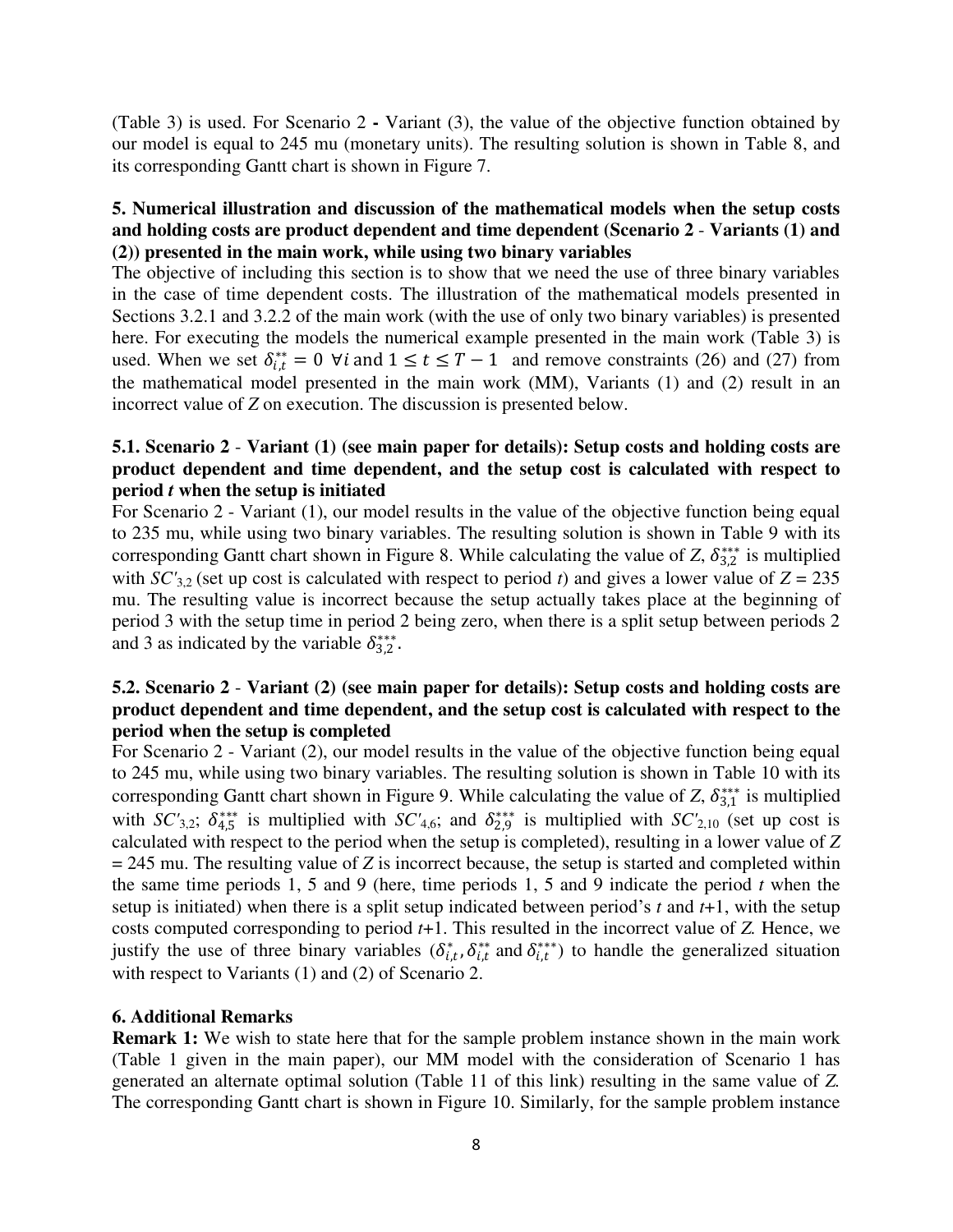shown in Table 3 of the main work, our model with the consideration of Scenario 2 (Variants (1), (2) and (3)) has generated alternate optimal solutions with the same value of *Z*. The solutions generated are shown in Tables 12, 13 and 14, with their corresponding Gantt charts shown in Figures 11, 12 and 13. The alternate optimal solutions are generated using CPLEX v12.4.

**Remark 2:** The AMM allows idle time periods to exist between the course of production of the product.

### **7. Conclusion**

In the preceding sections we have discussed the AMM and a possible extension of the Mathematical Model (MM) presented in our main work. It is to be noted that the AMM can also be extended to address Scenario 2 **-** Variant (3) presented in the preceding section, and well as Variants (1) and (2) of Scenario 2 presented in the main work.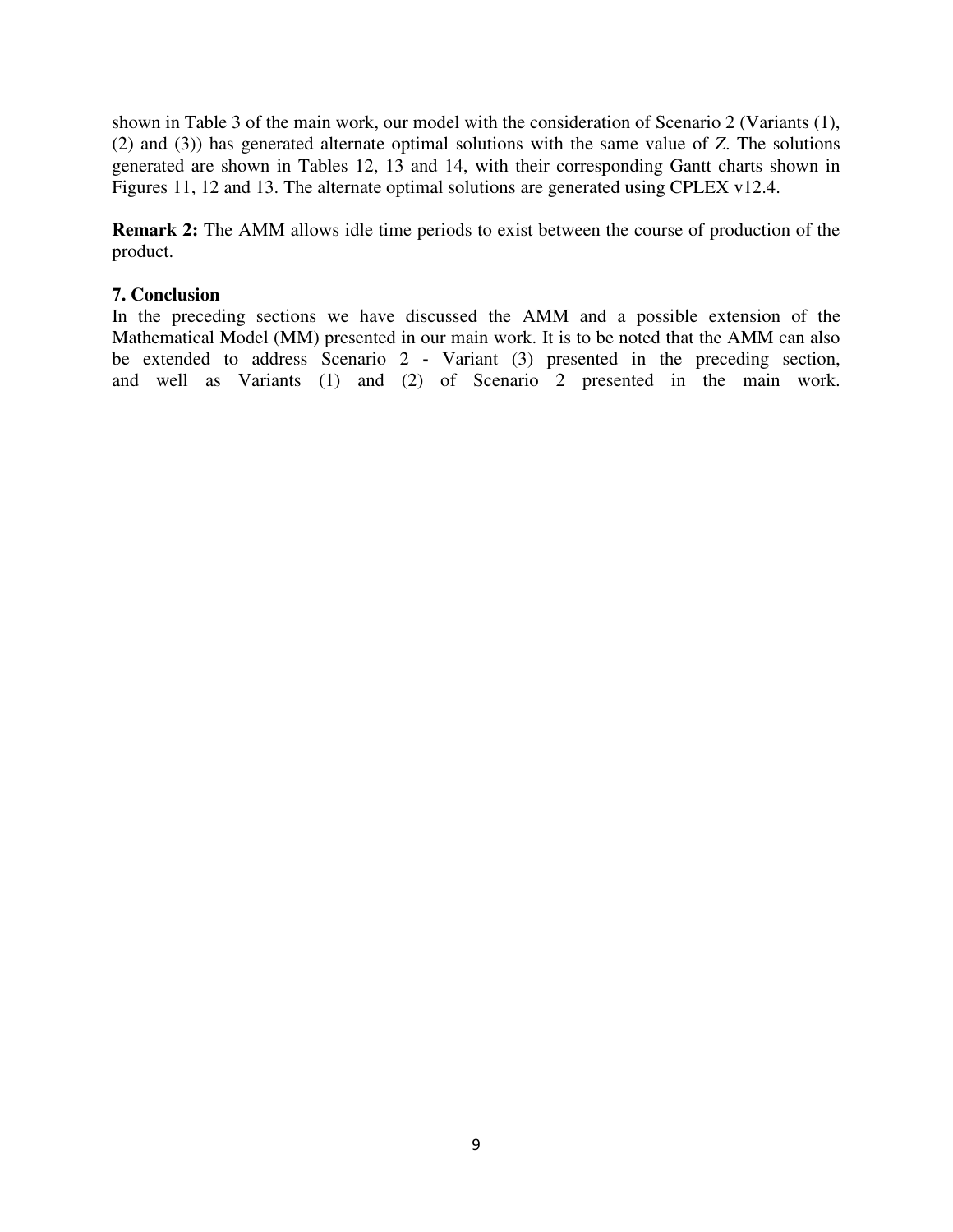Table 4. Solution generated by the model of Mohan *et al.* (2012) (corresponding terms in that paper are used here) (see Figure 1 of the main work for the corresponding Gantt chart).

| I <sub>1</sub> | $t_2$          | $t_3$          | $t_4$           | $t_5$          | $t_6$          | $t_7$          | $t_8$          | t9             | $t_{10}$        | $t_{11}$        | $t_{12}$         |
|----------------|----------------|----------------|-----------------|----------------|----------------|----------------|----------------|----------------|-----------------|-----------------|------------------|
| $z_{1,1} = 1$  | $z_{2,2}=1$    | $z_{2,3} = 1$  | $u_{2,4}=1$     | $z_{1,5} = 1$  | $z_{2,6} = 1$  | $z_{2,7} = 1$  | $u_{2,8} = 1$  | $v_{1,9} = 1$  | $z_{2,10} = 1$  | $z_{2,11}=1$    | $u_{2,12} = 1$   |
| $x_{1,1} = 70$ | $v_{3,2} = 1$  | $u_{3,3} = 1$  | $x_{2,4} = 100$ | $u_{2,5} = 1$  | $z_{4,6} = 1$  | $u_{3,7} = 1$  | $x_{2,8} = 95$ | $x_{1,9} = 85$ | $v_{3,10} = 1$  | $u_{3,11} = 1$  | $x_{2,12} = 100$ |
| $l_{3,1} = 20$ | $x_{2,2} = 40$ | $x_{2,3} = 40$ | $Q_4 = 1$       | $x_{1,5} = 70$ | $v_{3,6} = 1$  | $x_{2,7} = 20$ | $l_{1,8} = 5$  | $f_{1,9} = 5$  | $x_{2,10} = 40$ | $x_{2,11} = 40$ | $Z=320$ mu       |
|                | $x_{3,2} = 50$ | $x_{3,3} = 30$ |                 | $l_{3,5} = 20$ | $x_{2,6} = 10$ | $x_{3,7} = 30$ | $Q_8 = 1$      | $l_{3,9}=10$   | $x_{3,10} = 40$ | $x_{3,11} = 30$ |                  |
|                |                |                |                 |                | $x_{3,6} = 50$ |                |                |                | $f_{3,10} = 10$ |                 |                  |
|                |                |                |                 |                | $x_{4,6} = 10$ |                |                |                |                 |                 |                  |

Table 5. Solution generated by our model with the consideration of Scenario 2 **-** Variant (1) (see Figure 3 of the main work for the corresponding Gantt chart).

| $t_1$                   | $t_2$                   | $t_3$                  | $t_4$                  | $t_5$                   | $t_6$                              | $t_7$                  | $t_8$                  | $t_{9}$                    | $t_{10}$                       | $t_{11}$                 | $t_{12}$                        |
|-------------------------|-------------------------|------------------------|------------------------|-------------------------|------------------------------------|------------------------|------------------------|----------------------------|--------------------------------|--------------------------|---------------------------------|
| $\delta_{1,1}^* = 1$    | $\delta_{2,2}^* = 1$    | $\delta_{3,3}^* = 1$   | $\Delta^*_{2,3,4} = 1$ | $\delta_{1,5}^* = 1$    | $\delta_{2,6}^{*} = 1$             | $\delta_{2,7}^* = 1$   | $\delta_{1,8}^{***}=1$ | $\delta_{2,9}^{**} = 1$    | $\delta_{3,10}^* = 1$          | $\delta_{2,11}^* = 1$    | $\Delta$ <sub>2,11,12</sub> = 1 |
| $\delta_{3,1}^{**} = 1$ | $\Delta^*_{2,2,2} = 1$  | $\delta_{2,3}^* = 1$   | $X^*_{2,3,4}=100$      | $\delta_{4,5}^{**} = 1$ | $\delta_{3,6}^* = 1$               | $\Delta^*_{3,6,7}\!=1$ | $\Delta^*_{2,7,8} = 1$ | $\Delta^{***}_{1,8,9} = 1$ | $\Delta^{**}_{2,9,10} = 1$     | $\Delta^*_{3,10,11} = 1$ | $X^{\ast}_{2,11,12}=100$        |
| $\Delta^*_{1,1,1} = 1$  | $\Delta^{**}_{3,1,2}=1$ | $\Delta^*_{2,2,3} = 1$ |                        | $\Delta^*_{1,5,5} = 1$  | $\Delta^*_{2,6,6} = 1$             | $\Delta^*_{2,7,7} = 1$ | $s_{1,8}^{***} = 5$    | $s_{1,9}^{***} = 5$        | $\Delta^*_{3,10,10} = 1$       | $\Delta^*_{2,11,11} = 1$ | $Z=240$ mu                      |
| $s_{1,1}^* = 10$        | $s_{2,2}^* = 10$        | $\Delta^*_{2,3,3} = 1$ |                        | $s_{1,5}^* = 10$        | $\Delta^*_{3,6,6} = 1$             | $s_{2,7}^* = 10$       | $X^*_{2,7,8}=95$       | $s_{2,9}^{**} = 10$        | $s_{3,10}^* = 20$              | $s_{2,11}^* = 10$        |                                 |
| $s_{3,1}^{**} = 20$     | $X^*_{2,2,2}=40$        | $\Delta^*_{3,3,3} = 1$ |                        | $s_{4,5}^{**} = 20$     | $\Delta^{**}$ <sub>4,5,6</sub> = 1 | $X^*_{3,6,7} = 30$     |                        | $X^{***}_{1,8,9} = 85$     | $X^{\ast\ast}{}_{2,9,10} = 40$ | $X^*_{2,11,11} = 40$     |                                 |
| $X^*_{1,1,1} = 70$      | $X^{**}_{3,1,2}=50$     | $s_{2,3}^* = 10$       |                        | $X^*_{1,5,5} = 70$      | $s_{3,6}^* = 20$                   | $X^*_{2,7,7} = 20$     |                        |                            | $X^{\ast}_{3,10,10} = 40$      | $X^*_{3,10,11} = 30$     |                                 |
|                         |                         | $s_{3,3}^* = 20$       |                        |                         | $s_{2,6}^* = 10$                   |                        |                        |                            |                                |                          |                                 |
|                         |                         | $X^*_{3,3,3} = 30$     |                        |                         | $X^{**}_{4,5,6}=10$                |                        |                        |                            |                                |                          |                                 |
|                         |                         | $X^*_{2,2,3}=39$       |                        |                         | $X^*_{3,6,6} = 50$                 |                        |                        |                            |                                |                          |                                 |
|                         |                         | $X^*_{2,3,3}=1$        |                        |                         | $X^*_{2,6,6} = 10$                 |                        |                        |                            |                                |                          |                                 |

Table 6. Solution generated by our model with the consideration of Scenario 2 **-** Variant (2) (see Figure 4 of the main work for the corresponding Gantt chart).

| $t_1$                   | $t_2$                   | $t_3$                   | $I_4$                                 | $t_5$                   | $t_6$                     | $t_7$                  | $t_8$                  | $t_{9}$                      | $t_{10}$                   | $t_{11}$                 | $t_{12}$                 |
|-------------------------|-------------------------|-------------------------|---------------------------------------|-------------------------|---------------------------|------------------------|------------------------|------------------------------|----------------------------|--------------------------|--------------------------|
| $\delta_{1,1}^* = 1$    | $\delta_{2,2}^* = 1$    | $\delta_{3,3}^* = 1$    | $\Delta^{**}_{2,3,4} = 1$             | $\delta_{1,5}^* = 1$    | $\delta_{2,6}^{*} = 1$    | $\delta_{2,7}^* = 1$   | $\delta_{1,8}^{***}=1$ | $\delta_{2,9}^{**} = 1$      | $\delta_{3,10}^* = 1$      | $\delta_{2,11}^* = 1$    | $\Delta^*_{2,11,12}=1$   |
| $\delta_{3,1}^{**} = 1$ | $\Delta^*_{2,2,2} = 1$  | $\delta_{2,3}^{**} = 1$ | $X^{\ast\ast}$ <sub>2,3,4</sub> = 100 | $\delta_{4,5}^{**} = 1$ | $\delta_{3,6}^{*} = 1$    | $\Delta^*_{3,6,7} = 1$ | $\Delta^*_{2,7,8} = 1$ | $\Delta^{***}_{~~1,8,9}\!=1$ | $\Delta^{**}_{2,9,10} = 1$ | $\Delta^*_{3,10,11} = 1$ | $X^{\ast}_{2,11,12}=100$ |
| $\Delta^*_{1,1,1} = 1$  | $\Delta^{**}_{3,1,2}=1$ | $\Delta^*_{2,2,3} = 1$  |                                       | $\Delta^*_{1,5,5} = 1$  | $\Delta^*_{2,6,6} = 1$    | $\Delta^*_{2,7,7} = 1$ | $s_{1,8}^{***} = 5$    | $s_{1,9}^{***} = 5$          | $\Delta^*_{3,10,10} = 1$   | $\Delta^*_{2,11,11} = 1$ | $Z=250$ mu               |
| $s_{1,1}^* = 10$        | $s_{2,2}^* = 10$        | $\Delta^*_{3,3,3} = 1$  |                                       | $s_{1,5}^* = 10$        | $\Delta^*_{3,6,6} = 1$    | $s_{2,7}^* = 10$       | $X^*_{2,7,8} = 95$     | $s_{2,9}^{**} = 10$          | $s_{3,10}^* = 20$          | $s_{2,11}^* = 10$        |                          |
| $s_{3,1}^{**} = 20$     | $X^*_{2,2,2}=40$        | $s_{2,3}^{**} = 10$     |                                       | $s_{4,5}^{**} = 20$     | $\Delta^{**}_{4,5,6} = 1$ | $X^*_{3,6,7} = 30$     |                        | $X^{***}_{1,8,9} = 85$       | $X^{**}_{2,9,10} = 40$     | $X^*_{2,11,11} = 40$     |                          |
| $X^*_{1,1,1} = 70$      | $X^{**}_{3,1,2} = 50$   | $s_{3,3}^* = 20$        |                                       | $X^*_{1,5,5}$ =70       | $s_{3,6}^* = 20$          | $X^*_{2,7,7} = 20$     |                        |                              | $X^*_{3,10,10} = 40$       | $X^*_{3,10,11} = 30$     |                          |
|                         |                         | $X^*_{2,2,3} = 40$      |                                       |                         | $s_{2,6}^* = 10$          |                        |                        |                              |                            |                          |                          |
|                         |                         | $X^*_{3,3,3}=30$        |                                       |                         | $X^{**}_{4,5,6}=10$       |                        |                        |                              |                            |                          |                          |
|                         |                         |                         |                                       |                         | $X^*_{3,6,6} = 50$        |                        |                        |                              |                            |                          |                          |
|                         |                         |                         |                                       |                         | $X^*_{2,6,6} = 10$        |                        |                        |                              |                            |                          |                          |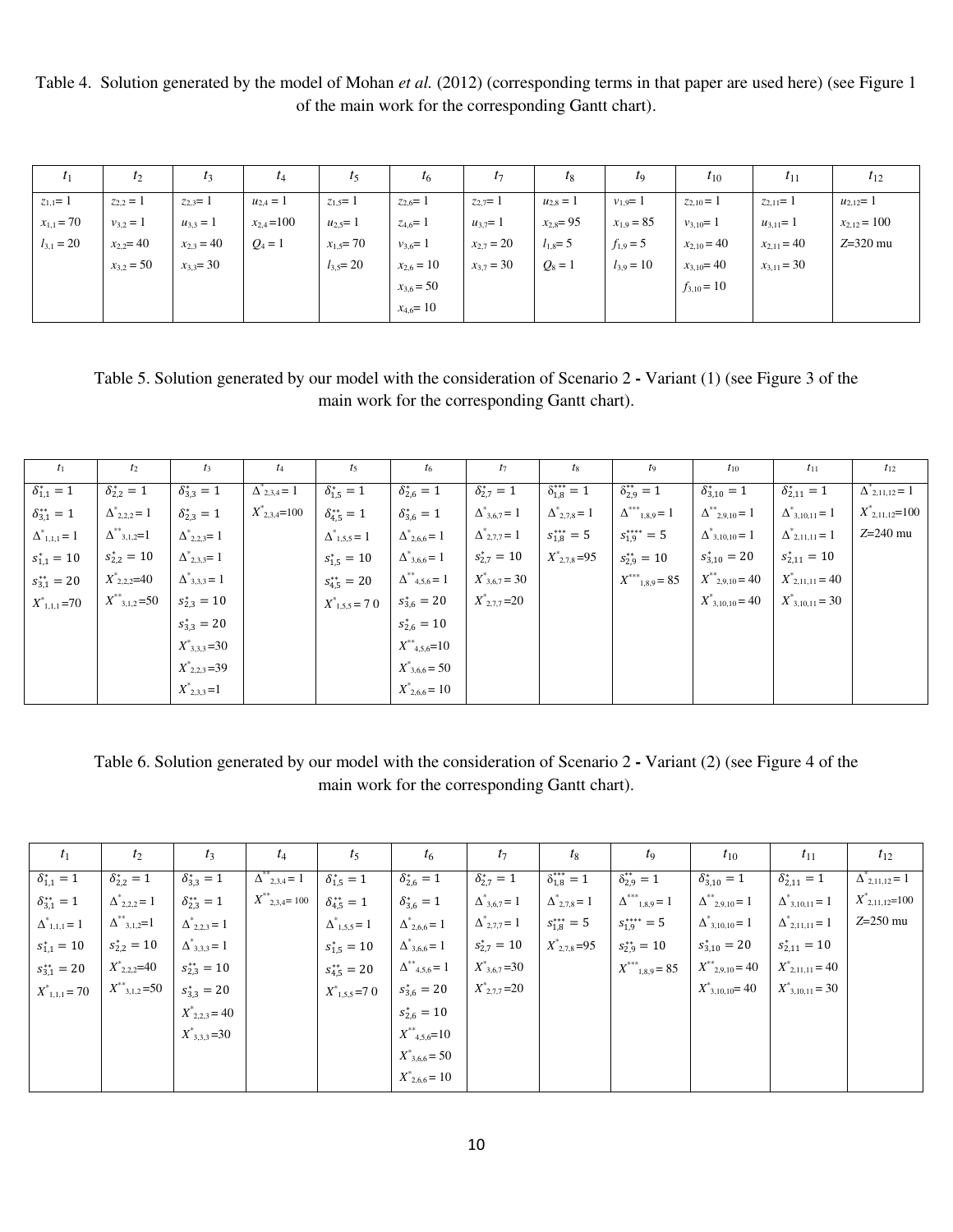| $t_1$                   | $t_2$                              | $t_3$                                              | $t_4$                              | $t_5$                                                                                                                                                    | $t_6$                |
|-------------------------|------------------------------------|----------------------------------------------------|------------------------------------|----------------------------------------------------------------------------------------------------------------------------------------------------------|----------------------|
| $\delta_{1,1}^* = 1$    | $\overline{\Delta^{**}_{2,1,2}}=1$ | $\delta_{1,3}^{**} = 1$                            | $\overline{\Delta^{**}}_{1,3,4}=1$ | $\overline{\Delta^{**}}_{1,3,5}=1$                                                                                                                       | $\delta_{2.6}^* = 1$ |
| $\delta_{2,1}^{**} = 1$ |                                    | $\Delta^{**}_{2,1,3}=1$                            |                                    |                                                                                                                                                          |                      |
| $\Delta^*_{1,1,1}=1$    |                                    | $s_{1,3}^{**}=10$<br>$X^{**}$ <sub>2,1,3</sub> =90 |                                    |                                                                                                                                                          |                      |
| $s_{1,1}^* = 10$        |                                    |                                                    |                                    | $X^{**}$ <sub>1,3,5</sub> =40<br>$\Delta^{**}$ <sub>2,6,6</sub> =1<br>$S^*_{2,6}$ = 20<br>$X^{**}$ <sub>2,6,6</sub> =40<br>$X^{**}$ <sub>1,3,6</sub> =40 |                      |
| $s_{2.1}^{**} = 20$     |                                    |                                                    |                                    |                                                                                                                                                          |                      |
| $X^*_{1,1,1}=65$        |                                    |                                                    |                                    |                                                                                                                                                          |                      |
| $I_{1,1} = 10$          |                                    |                                                    |                                    |                                                                                                                                                          | $Z = 120$            |
|                         |                                    |                                                    |                                    |                                                                                                                                                          |                      |
|                         |                                    |                                                    |                                    |                                                                                                                                                          |                      |

Table 7. Solution generated by our model with the consideration of Scenario 2 **-** Variant (1), and with additional modifications done given in Section 4.3 of our main paper (see Figure 5 of our main work for the corresponding Gantt chart).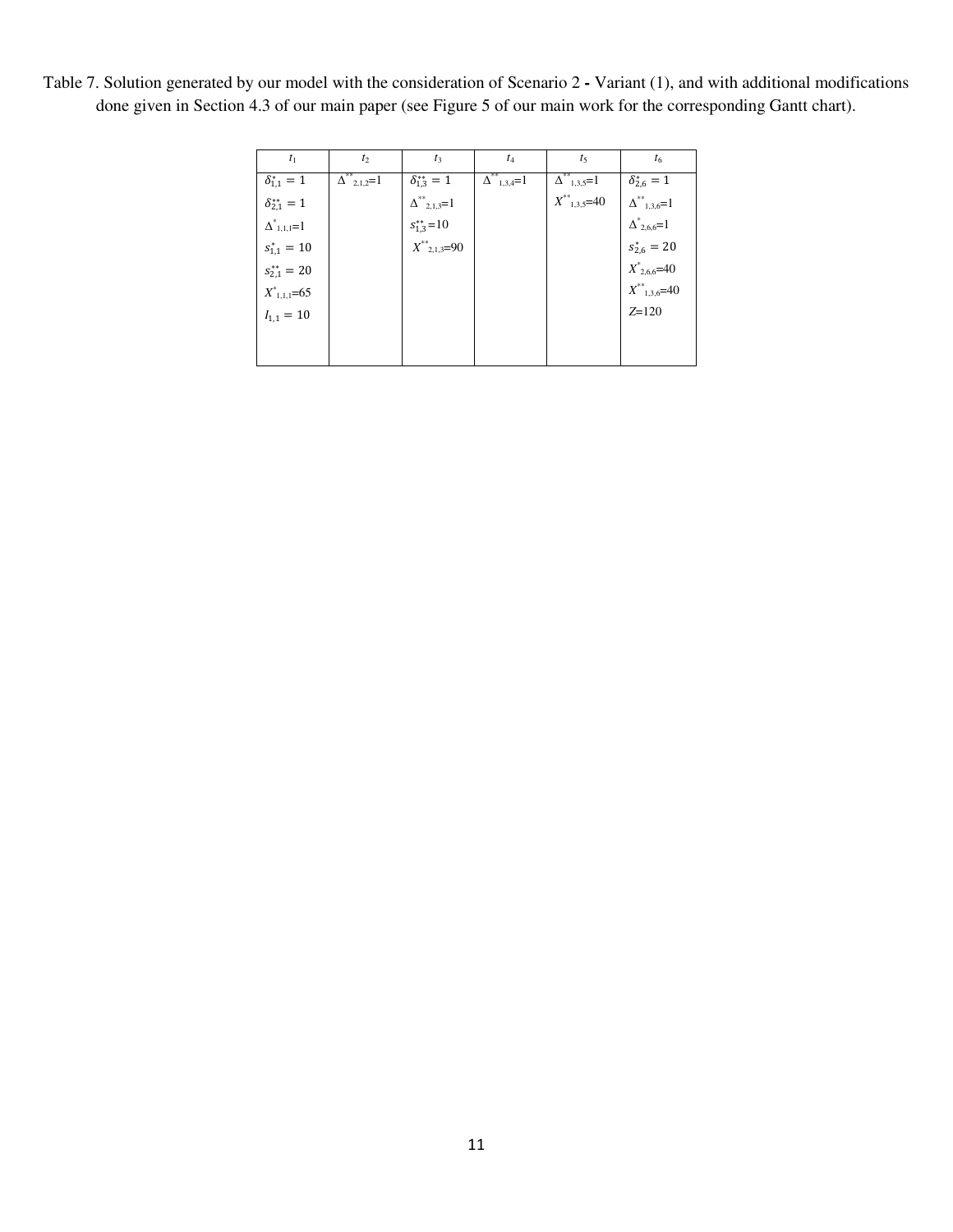| $t_1$                   | $t_2$                   | $t_3$                  | $t_4$                | $t_5$                   | $t_{6}$                            | $t_7$                  | $t_8$                  | $t_{9}$                    | $t_{10}$                                  | $t_{11}$                 | $t_{12}$                    |
|-------------------------|-------------------------|------------------------|----------------------|-------------------------|------------------------------------|------------------------|------------------------|----------------------------|-------------------------------------------|--------------------------|-----------------------------|
| $\delta_{1,1}^* = 1$    | $\delta_{2,2}^* = 1$    | $\delta_{3,3}^* = 1$   | $\Delta_{2,3,4} = 1$ | $\delta_{1,5}^* = 1$    | $\delta_{2,6}^* = 1$               | $\delta_{2,7}^* = 1$   | $\delta_{1,8}^{***}=1$ | $\delta_{2,9}^{**} = 1$    | $\delta_{3,10}^* = 1$                     | $\delta_{2,11}^* = 1$    | $\Delta_{2,11,12} = 1$      |
| $\delta_{3,1}^{**} = 1$ | $\Delta^*_{2,2,2} = 1$  | $\delta_{2,3}^* = 1$   | $X^*_{2,3,4}$ =100   | $\delta_{4.5}^{**} = 1$ | $\delta_{3,6}^* = 1$               | $\Delta^*_{3,6,7} = 1$ | $\Delta^*_{2,7,8} = 1$ | $\Delta^{***}_{1,8,9} = 1$ | $\Delta^{**}_{2,9,10} = 1$                | $\Delta^*_{3,10,11} = 1$ | $X^{\degree}_{2,11,12}=100$ |
| $\Delta^*_{1,1,1} = 1$  | $\Delta^{**}_{3,1,2}=1$ | $\Delta^*_{2,3,3} = 1$ |                      | $\Delta^*_{1,5,5} = 1$  | $\Delta^*_{2,6,6} = 1$             | $\Delta^*_{2,7,7} = 1$ | $s_{1,8}^{***} = 5$    | $s_{1,9}^{***} = 5$        | $\Delta^*_{3,10,10} = 1$                  | $\Delta^*_{2,11,11} = 1$ | $Z=245$ mu                  |
| $s_{1,1}^* = 10$        | $s_{2,2}^* = 10$        | $\Delta^*_{3,3,3} = 1$ |                      | $s_{1,5}^* = 10$        | $\Delta^*_{3,6,6} = 1$             | $s_{2,7}^* = 10$       | $X^*_{2,7,8}=95$       | $s_{2.9}^{**} = 10$        | $s_{3,10}^* = 20$                         | $s_{2,11}^* = 10$        |                             |
| $s_{3,1}^{**} = 20$     | $X^*_{2,2,2}=40$        | $s_{2,3}^* = 10$       |                      | $s_{4.5}^{**} = 20$     | $\Delta^{**}$ <sub>4,5,6</sub> = 1 | $X^*_{3,6,7} = 30$     |                        | $X^{***}_{1,8,9} = 85$     | $X^{**}_{2,9,10} = 40$                    | $X^*_{2,11,11} = 40$     |                             |
| $X^*_{1,1,1} = 70$      | $X^{**}_{3,1,2}=50$     | $s_{3,3}^* = 20$       |                      | $X^*_{1,5,5}$ = 7 0     | $s_{3,6}^* = 20$                   | $X^*_{2,7,7} = 20$     |                        |                            | $X^*_{3,10,10} = 40$ $X^*_{3,10,11} = 30$ |                          |                             |
|                         |                         | $X^*_{2,3,3} = 40$     |                      |                         | $s_{2,6}^* = 10$                   |                        |                        |                            |                                           |                          |                             |
|                         |                         | $X^*_{3,3,3}=30$       |                      |                         | $X^{**}_{4,5,6}=10$                |                        |                        |                            |                                           |                          |                             |
|                         |                         |                        |                      |                         | $X^*_{3,6,6} = 50$                 |                        |                        |                            |                                           |                          |                             |
|                         |                         |                        |                      |                         | $X^{\ast}_{2,6,6} = 10$            |                        |                        |                            |                                           |                          |                             |

Table 8. Solution generated by our model with the consideration of Scenario 2 **-** Variant (3).



Figure 7. Gantt chart (for the problem instance given in Table 3 of the main work, and the solution given in Table 8) generated by our model with the consideration of Scenario 2 **-** Variant (3).

Note: Time period is denoted along the X-axis (see Fig. 7, 8, 9, 10, 11, 12 and 13 for the respective GANTT charts). The entries in the chart denote the products. The shaded region denotes the setup of a product. The product which is setup is indicated inside the shaded region with the setup time denoted in brackets. The unshaded region denotes the production of the product setup with the production time denoted in brackets. Idle time of a machine is denoted as 'Idle' with the idle time indicated in brackets. Values of some variables are shown in the figure for the sake of understanding.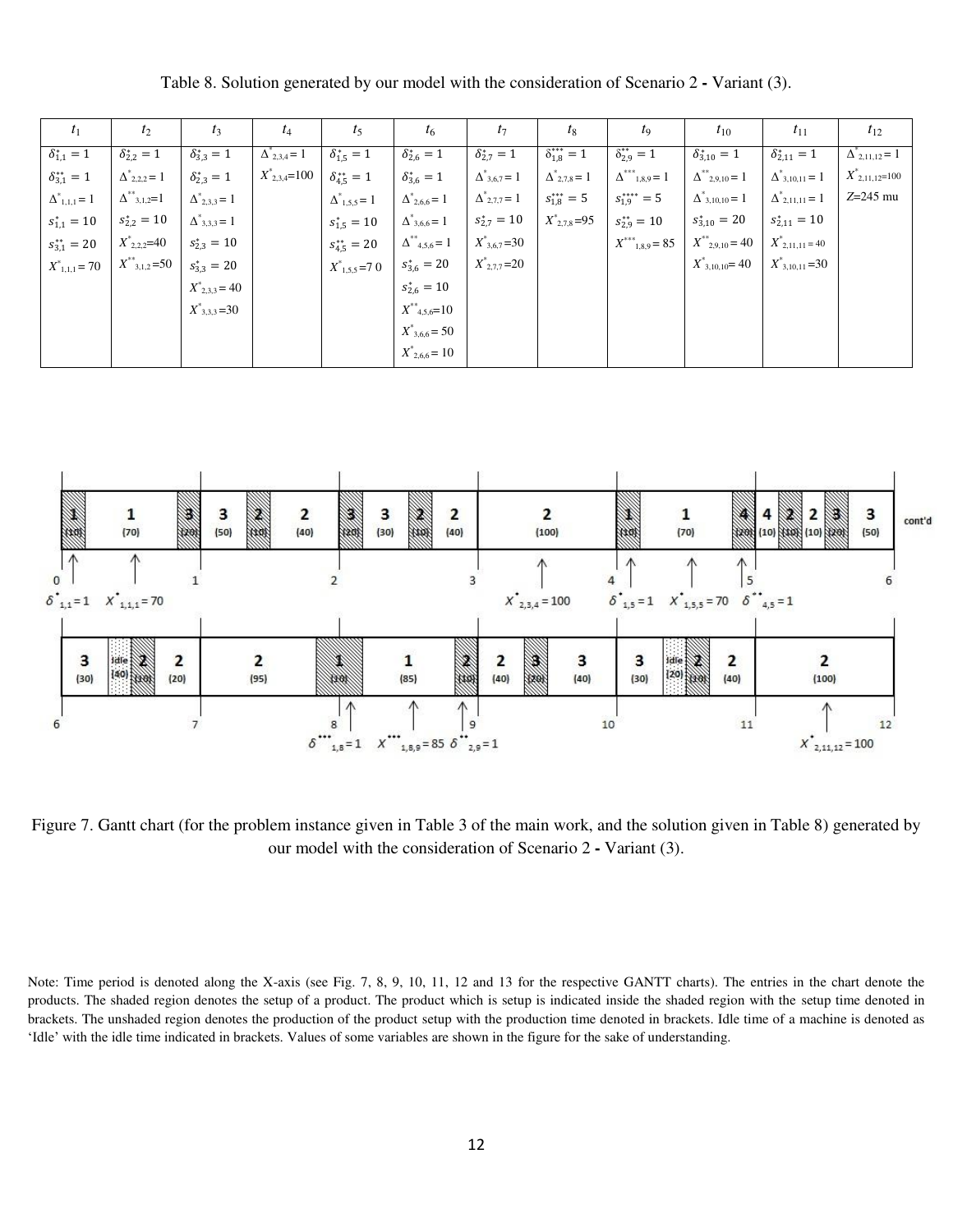Table 9. Solution generated by our model with the consideration of Scenario 2 **-** Variant (1), and with the use of just two binary variables.

|                          | $l_2$                    | $l_3$                      |                              | $I_5$                    | $t_6$                                 | $t_7$                  | $t_8$                  | $t_{9}$                    | $t_{10}$                    | $t_{11}$                 | $t_{12}$               |
|--------------------------|--------------------------|----------------------------|------------------------------|--------------------------|---------------------------------------|------------------------|------------------------|----------------------------|-----------------------------|--------------------------|------------------------|
| $\delta_{1,1}^* = 1$     | $\delta_{2,2}^* = 1$     | $\delta_{2,3}^* = 1$       | $\Delta_{2,3,4}^{\circ} = 1$ | $\delta_{1,5}^* = 1$     | $\delta_{2,6}^{*} = 1$                | $\delta_{2,7}^* = 1$   | $\delta_{1,8}^{***}=1$ | $\delta_{2,9}^{***}=1$     | $\delta_{3,10}^* = 1$       | $\delta_{2,11}^* = 1$    | $\Delta_{2,11,12} = 1$ |
| $\delta_{3,1}^{***} = 1$ | $\delta_{3,2}^{***}=1$   | $\Delta^*_{2,3,3} = 1$     | $X^*_{2,3,4} = 100$          | $\delta_{4,5}^{***} = 1$ | $\delta_{3,6}^* = 1$                  | $\Delta^*_{3,6,7} = 1$ | $\Delta^*_{2,7,8} = 1$ | $\Delta^{***}_{1,8,9} = 1$ | $\Delta^{***}_{2,9,10} = 1$ | $\Delta^*_{3,10,11} = 1$ | $X^*_{2,11,12}=100$    |
| $\Delta^*_{1,1,1} = 1$   | $\Delta^*_{2,2,2} = 1$   | $\Delta^{***}_{3,2,3} = 1$ |                              | $\Delta^*_{1,5,5} = 1$   | $\Delta^*_{2,6,6} = 1$                | $\Delta^*_{2,7,7} = 1$ | $s_{1,8}^{***} = 5$    | $s_{1,9}^{***} = 5$        | $\Delta^*_{3,10,10} = 1$    | $\Delta^*_{2,11,11} = 1$ | $Z=235$ mu             |
| $s_{1,1}^* = 10$         | $\Delta^{***}_{3,1,2}=1$ | $s_{2,3}^* = 10$           |                              | $s_{1,5}^* = 10$         | $\Delta^*_{3,6,6} = 1$                | $s_{2,7}^* = 10$       | $X^*_{2,7,8}=95$       | $s_{2,9}^{***} = 10$       | $s_{3,10}^* = 20$           | $s_{2,11}^* = 10$        |                        |
| $s_{3,1}^{***} = 20$     | $s_{2,2}^* = 10$         | $s_{3,3}^{***} = 20$       |                              | $s_{4,5}^{***} = 20$     | $\Delta^{***}_{\phantom{***}4,5,6}=1$ | $X^*_{3,6,7} = 30$     |                        | $X^{***}_{1,8,9} = 85$     | $X^{***}_{2,9,10} = 40$     | $X^*_{2,11,11} = 40$     |                        |
| $X^*_{1,1,1} = 70$       | $X^*_{2,2,2}=40$         | $X^{***}_{3,2,3}=30$       |                              | $X^*_{1,5,5} = 70$       | $s_{3,6}^* = 20$                      | $X^*_{2,7,7} = 20$     |                        |                            | $X^*_{3,10,10} = 40$        | $X^*_{3,10,11} = 30$     |                        |
|                          | $X^{***}_{3,1,2}=50$     | $X^*_{2,3,3}$ =40          |                              |                          | $s_{2,6}^* = 10$                      |                        |                        |                            |                             |                          |                        |
|                          |                          |                            |                              |                          | $X^{***}_{4,5,6}=10$                  |                        |                        |                            |                             |                          |                        |
|                          |                          |                            |                              |                          | $X^*_{3,6,6} = 50$                    |                        |                        |                            |                             |                          |                        |
|                          |                          |                            |                              |                          | $X^*_{2,6,6} = 10$                    |                        |                        |                            |                             |                          |                        |



Figure 8. Gantt chart generated (for the problem instance given in Table 3 of the main work, and the solution given in Table 9) by our model with the consideration of Scenario 2 **-** Variant (1), and with the use of just two binary variables.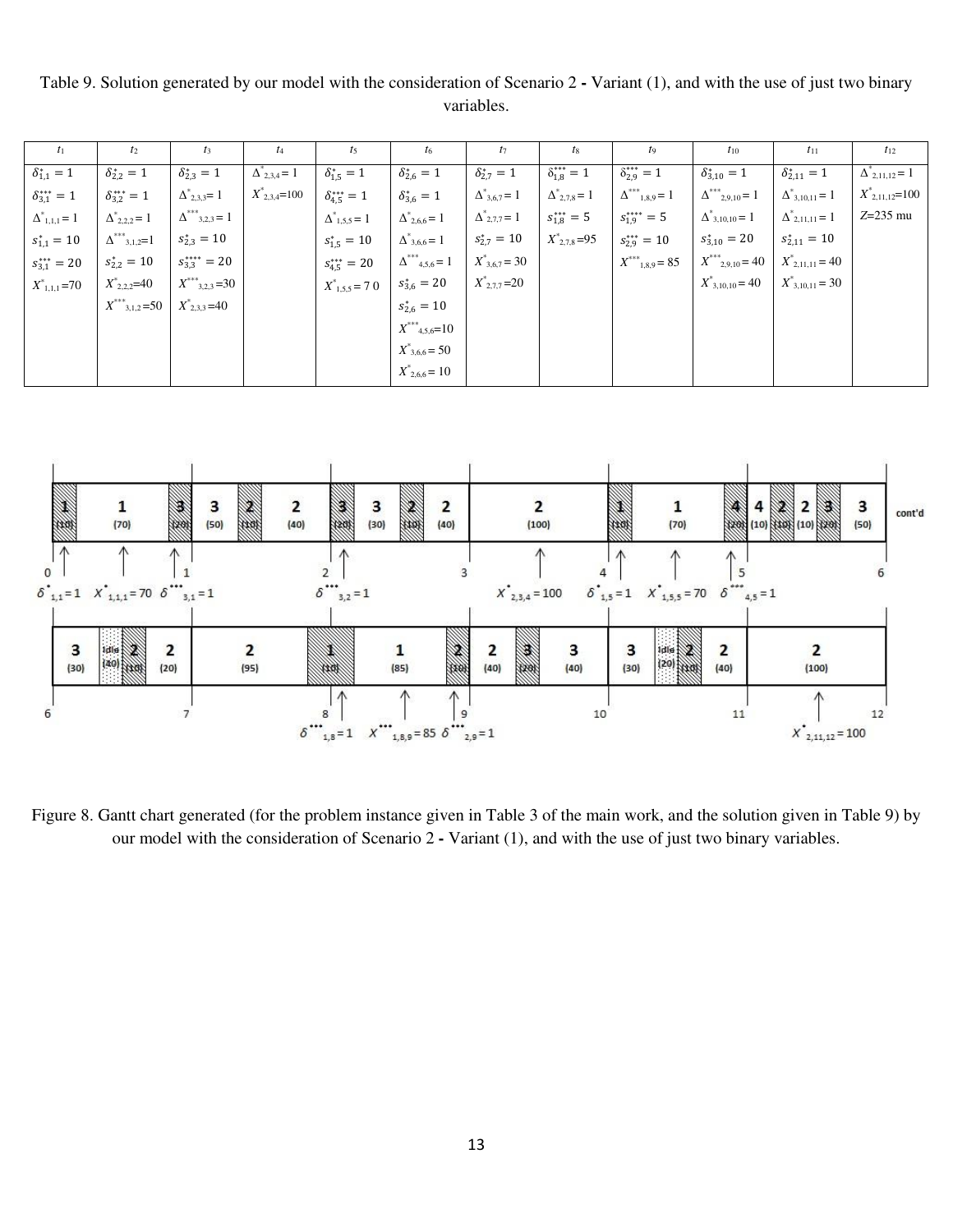Table 10. Solution generated by our model with the consideration of Scenario 2 **-** Variant (2), and with the use of just two binary variables.

| $t_1$                    | $t_2$                    | $t_3$                  | $t_4$                              | $t_5$                    | $t_6$                                   | $t_7$                  | $t_8$                  | $t_{9}$                    | $t_{10}$                    | $t_{11}$                 | $t_{12}$                 |
|--------------------------|--------------------------|------------------------|------------------------------------|--------------------------|-----------------------------------------|------------------------|------------------------|----------------------------|-----------------------------|--------------------------|--------------------------|
| $\delta_{1,1}^{*} = 1$   | $\delta_{2,2}^* = 1$     | $\delta_{3,3}^* = 1$   | $\Delta^{***}_{2,3,4}=1$           | $\delta_{1,5}^* = 1$     | $\delta_{2,6}^{*} = 1$                  | $\delta_{2,7}^* = 1$   | $\delta_{1,8}^{***}=1$ | $\delta_{2,9}^{***}=1$     | $\delta_{3,10}^* = 1$       | $\delta_{2,11}^* = 1$    | $\Delta^*_{2,11,12} = 1$ |
| $\delta_{3,1}^{***} = 1$ | $\Delta^*_{2,2,2} = 1$   | $\delta_{2,3}^{***}=1$ | $X^{***}_{\quad \  \, 2,3,4=1}$ 00 | $\delta_{4,5}^{***} = 1$ | $\delta_{3,6}^{*} = 1$                  | $\Delta^*_{3,6,7} = 1$ | $\Delta^*_{2,7,8} = 1$ | $\Delta^{***}_{1,8,9} = 1$ | $\Delta^{***}_{2,9,10}\!=1$ | $\Delta^*_{3,10,11} = 1$ | $X^{\ast}_{2,11,12}=100$ |
| $\Delta^*_{1,1,1} = 1$   | $\Delta^{***}_{3,1,2}=1$ | $\Delta^*_{2,2,3} = 1$ |                                    | $\Delta^*_{1,5,5} = 1$   | $\Delta^*_{2,6,6} = 1$                  | $\Delta^*_{2,7,7} = 1$ | $s_{1,8}^{***} = 5$    | $s_{1,9}^{***} = 5$        | $\Delta^*_{3,10,10} = 1$    | $\Delta^*_{2,11,11} = 1$ | $Z=245$ mu               |
| $s_{1,1}^* = 10$         | $s_{2,2}^* = 10$         | $\Delta^*_{3,3,3} = 1$ |                                    | $s_{1,5}^* = 10$         | $\Delta^*_{3,6,6} = 1$                  | $s_{2,7}^* = 10$       | $X^*_{2,7,8} = 95$     | $s_{2,9}^{***} = 10$       | $s_{3,10}^* = 20$           | $s_{2,11}^* = 10$        |                          |
| $s_{3,1}^{***} = 20$     | $X^*_{2,2,2}=40$         | $s_{2,3}^{***}=10$     |                                    | $s_{4,5}^{***} = 20$     | $\Delta^{***}_{\phantom{***}4,5,6}\!=1$ | $X^*_{3,6,7} = 30$     |                        | $X^{***}_{1,8,9} = 85$     | $X^{***}_{2,9,10} = 40$     | $X^*_{2,11,11} = 40$     |                          |
| $X^*_{1,1,1} = 70$       | $X^{***}_{3,1,2}=50$     | $s_{3,3}^* = 20$       |                                    | $X^*_{1,5,5}$ = 7 0      | $s_{3,6}^* = 20$                        | $X^*_{2,7,7} = 20$     |                        |                            | $X^*_{3,10,10} = 40$        | $X^*_{3,10,11} = 30$     |                          |
|                          |                          | $X^*_{2,2,3} = 40$     |                                    |                          | $s_{2,6}^* = 10$                        |                        |                        |                            |                             |                          |                          |
|                          |                          | $X^*_{3,3,3}=30$       |                                    |                          | $X^{***}_{4,5,6}=10$                    |                        |                        |                            |                             |                          |                          |
|                          |                          |                        |                                    |                          | $X^*_{3,6,6} = 50$                      |                        |                        |                            |                             |                          |                          |
|                          |                          |                        |                                    |                          | $X^*_{2,6,6} = 10$                      |                        |                        |                            |                             |                          |                          |



Figure 9. Gantt chart (for the problem instance given in Table 3 of the main work, and the solution given in Table 10) generated by our model with the consideration of Scenario 2 **-** Variant (2), and with the use of just two binary variables.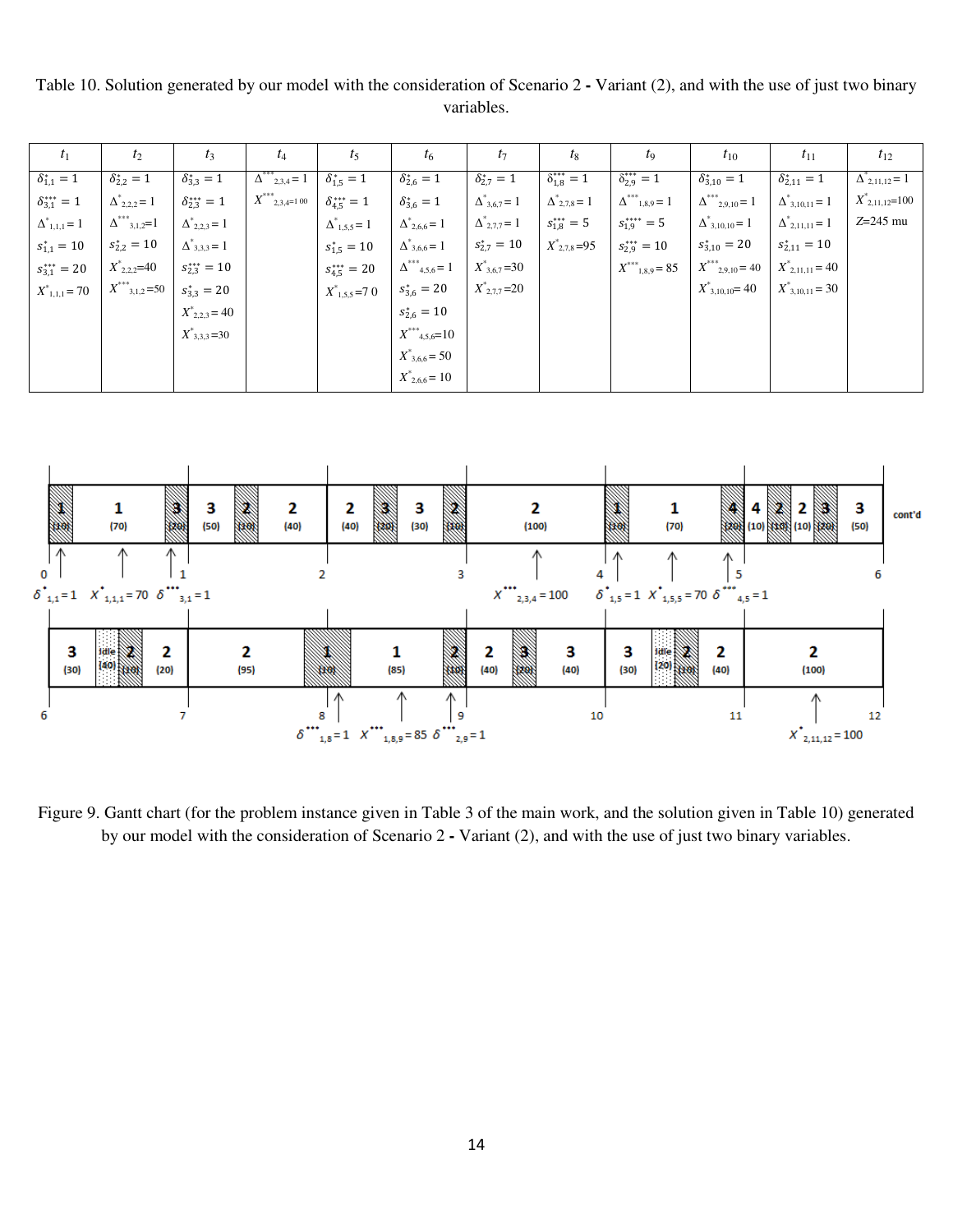| $t_1$                   | $t_2$                   | $t_3$                | $t_4$                       | $t_5$                   | $t_6$                       | $t_7$                  | $t_8$                  | $t_9$                        | $t_{10}$                       | $t_{11}$                 | $t_{12}$             |
|-------------------------|-------------------------|----------------------|-----------------------------|-------------------------|-----------------------------|------------------------|------------------------|------------------------------|--------------------------------|--------------------------|----------------------|
| $\delta_{1,1}^* = 1$    | $\delta_{2,2}^* = 1$    | $\delta_{2,3}^* = 1$ | $\Delta_{2,3,4}^{\circ}$ =1 | $\delta_{1,5}^* = 1$    | $\delta_{2,6}^{*} = 1$      | $\delta_{2,7}^* = 1$   | $\delta_{1,8}^{***}=1$ | $\delta_{2,9}^{**} = 1$      | $\delta_{3,10}^* = 1$          | $\delta_{2,11}^* = 1$    | $\Delta_{2,11,12}=1$ |
| $\delta_{3,1}^{**} = 1$ | $\Delta^{**}_{3,1,2}=1$ | $\delta_{3,3}^* = 1$ | $X^*_{2,3,4}=100$           | $\delta_{4,5}^{**} = 1$ | $\delta_{3,6}^{*} = 1$      | $\Delta^*_{3,6,7} = 1$ | $\Delta^*_{2,7,8}=1$   | $\Delta^{***}_{~~1,8,9} = 1$ | $\Delta^{**}_{2,9,10}=1$       | $\Delta^*_{3,10,11} = 1$ | $X^*_{2,11,12}=100$  |
| $\Delta^*_{1,1,1}{=}1$  | $\Delta^*_{2,2,2}=1$    | $\Delta^*_{2,2,3}=1$ |                             | $\Delta^*_{1,5,5} = 1$  | $\Delta^*_{2,6,6} = 1$      | $\Delta^*_{2,7,7} = 1$ | $s_{1,8}^{***} = 5$    | $s_{1,9}^{***} = 5$          | $\Delta^*_{3,10,10}=1$         | $\Delta^*_{2,11,11}=1$   | $Z=350$ mu           |
| $s_{1,1}^* = 10$        | $s_{2,2}^* = 10$        | $\Delta^*_{2,3,3}=1$ |                             | $s_{1,5}^* = 10$        | $\Delta^*_{3,6,6} = 1$      | $s_{2,7}^* = 10$       | $X^*_{2,7,8}=95$       | $s_{2,9}^{**} = 10$          | $s_{3,10}^* = 20$              | $s_{2,11}^* = 10$        |                      |
| $s_{3,1}^{**} = 20$     | $X^*_{2,2,2}=40$        | $\Delta^*_{3,3,3}=1$ |                             | $s_{4,5}^{**} = 20$     | $\Delta^{**}{}_{4,5,6} = 1$ | $X^*_{3,6,7}=30$       |                        | $X^{***}_{1,8,9}=85$         | $X^{\ast\ast}{}_{2,9,10} = 40$ | $X^*_{2,11,11} = 40$     |                      |
| $X^*_{1,1,1}=70$        | $X^{**}_{3,1,2}=50$     | $s_{2,3}^* = 10$     |                             | $X^*_{1,5,5} = 70$      | $s_{3,6}^* = 20$            | $X^*_{2,7,7}=20$       |                        |                              | $X^*_{3,10,10} = 40$           | $X^*_{3,10,11} = 30$     |                      |
|                         |                         | $s_{3,3}^* = 20$     |                             |                         | $s_{2,6}^* = 10$            |                        |                        |                              |                                |                          |                      |
|                         |                         | $X^*_{2,3,3}=1$      |                             |                         | $X^{**}_{4,5,6} = 10$       |                        |                        |                              |                                |                          |                      |
|                         |                         | $X^*_{2,2,3}=39$     |                             |                         | $X^*_{3,6,6} = 50$          |                        |                        |                              |                                |                          |                      |
|                         |                         | $X^*_{3,3,3}=30$     |                             |                         | $X^*_{2,6,6} = 10$          |                        |                        |                              |                                |                          |                      |

Table 11. Solution generated by our model with the consideration of Scenario 1.



Figure 10. Gantt chart (for the problem instance given shown in Table 1 of the main work, and the solution given in Table 11) generated by our model with the consideration of Scenario 1.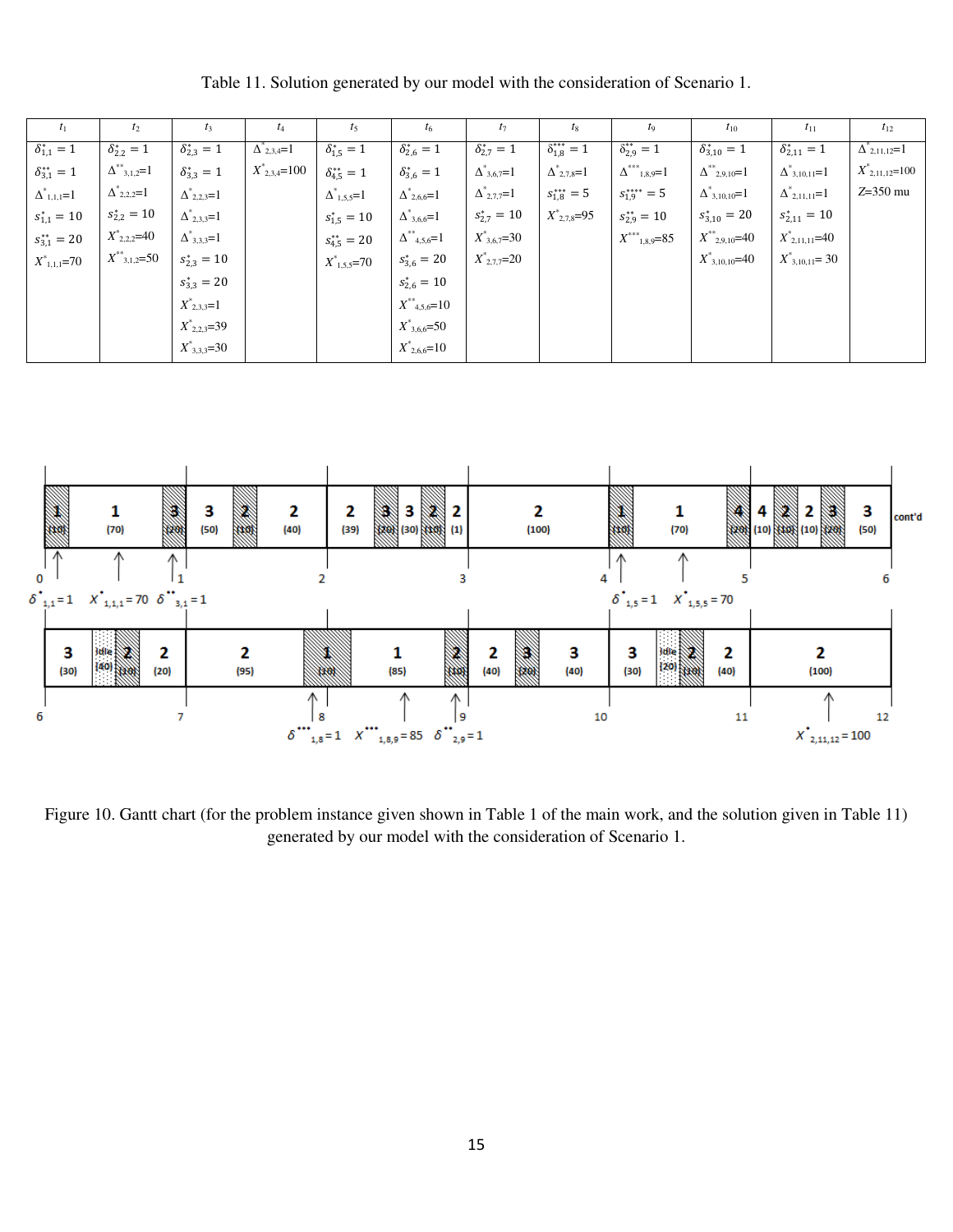Table 12. Solution generated by our model with the consideration of Scenario 2 **-** Variant (1).

| $\mathcal{I}_1$         | $t_2$                   | $t_3$                  | $t_4$                  | $t_5$                   | $t_6$                     | $t_7$                  | $t_{8}$                | $t_{9}$                    | $t_{10}$                       | $t_{11}$                 | $t_{12}$                                     |
|-------------------------|-------------------------|------------------------|------------------------|-------------------------|---------------------------|------------------------|------------------------|----------------------------|--------------------------------|--------------------------|----------------------------------------------|
| $\delta_{1,1}^* = 1$    | $\delta_{2,2}^* = 1$    | $\delta_{3,3}^* = 1$   | $\Delta^*_{2,3,4} = 1$ | $\delta_{1,5}^* = 1$    | $\delta_{2,6}^{*} = 1$    | $\delta_{2,7}^* = 1$   | $\delta_{1,8}^{***}=1$ | $\delta_{2,9}^{**} = 1$    | $\delta_{3,10}^* = 1$          | $\delta_{2,11}^* = 1$    | $\Delta$ <sup>-</sup> <sub>2,11,12</sub> = 1 |
| $\delta_{3,1}^{**} = 1$ | $\Delta^*_{2,2,2} = 1$  | $\delta_{2,3}^* = 1$   | $X^*_{2,3,4}=100$      | $\delta_{4.5}^{**} = 1$ | $\delta_{3,6}^* = 1$      | $\Delta^*_{3,6,7} = 1$ | $\Delta^*_{2,7,8} = 1$ | $\Delta^{***}_{1,8,9} = 1$ | $\Delta^{**}_{2,9,10} = 1$     | $\Delta^*_{3,10,11} = 1$ | $X^*_{2,11,12}=100$                          |
| $\Delta^*_{1,1,1} = 1$  | $\Delta^{**}_{3,1,2}=1$ | $\Delta^*_{2,3,3} = 1$ |                        | $\Delta^*_{1,5,5} = 1$  | $\Delta^*_{2,6,6} = 1$    | $\Delta^*_{2,7,7} = 1$ | $s_{1,8}^{***} = 5$    | $s_{1,9}^{***} = 5$        | $\Delta^*_{3,10,10} = 1$       | $\Delta^*_{2,11,11} = 1$ | $Z=240$ mu                                   |
| $s_{1,1}^* = 10$        | $s_{2,2}^* = 10$        | $\Delta^*_{3,3,3} = 1$ |                        | $s_{1,5}^* = 10$        | $\Delta^*_{3,6,6} = 1$    | $s_{2,7}^* = 10$       | $X^*_{2,7,8}=95$       | $s_{2.9}^{**} = 10$        | $s_{3,10}^* = 20$              | $s_{2,11}^* = 10$        |                                              |
| $s_{3,1}^{**} = 20$     | $X^*_{2,2,2}=40$        | $s_{2,3}^* = 10$       |                        | $s_{4,5}^{**} = 20$     | $\Delta^{**}_{4,5,6} = 1$ | $X^*_{3,6,7} = 30$     |                        | $X^{***}_{1,8,9} = 85$     | $X^{\ast\ast}{}_{2,9,10} = 40$ | $X^*_{2,11,11} = 40$     |                                              |
| $X^*_{1,1,1} = 70$      | $X^{**}_{3,1,2}=50$     | $s_{3,3}^* = 20$       |                        | $X^*_{1,5,5} = 70$      | $s_{3,6}^* = 20$          | $X^*_{2,7,7} = 20$     |                        |                            | $X^*_{3,10,10} = 40$           | $X^*_{3,10,11} = 30$     |                                              |
|                         |                         | $X^*_{3,3,3}=30$       |                        |                         | $s_{2,6}^* = 10$          |                        |                        |                            |                                |                          |                                              |
|                         |                         | $X^*_{2,3,3}$ =40      |                        |                         | $X^*_{3,6,6} = 50$        |                        |                        |                            |                                |                          |                                              |
|                         |                         |                        |                        |                         | $X^*_{2,6,6} = 10$        |                        |                        |                            |                                |                          |                                              |
|                         |                         |                        |                        |                         | $X^{**}_{4,5,6} = 10$     |                        |                        |                            |                                |                          |                                              |



Figure 11. Gantt chart generated (for the problem instance given in Table 3 of the main work, and the solution given in Table 12) by our model with the consideration of Scenario 2 **-** Variant (1).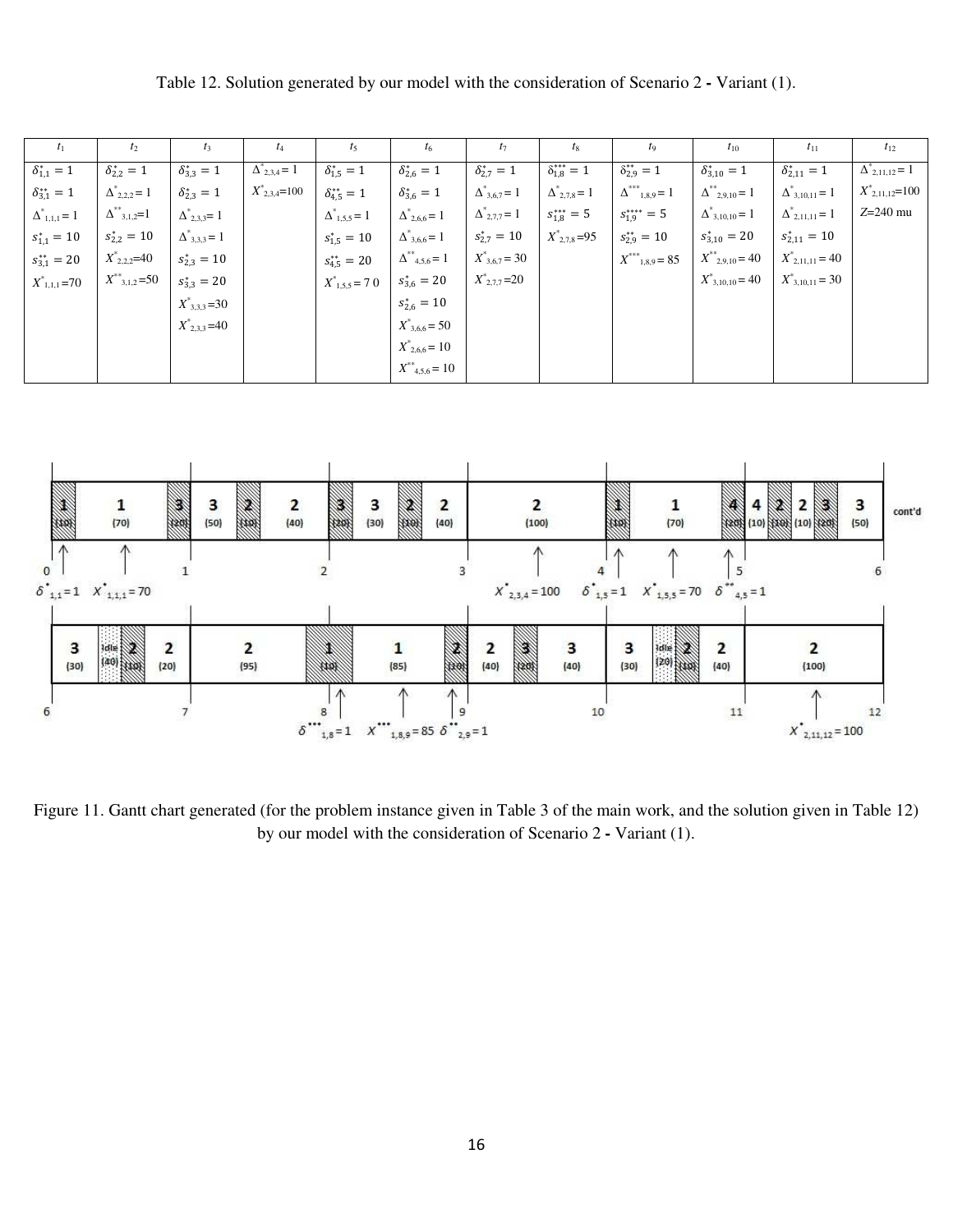| $\tau_1$                | $t_2$                            | $t_3$                  | $t_4$                | $t_5$                   | $t_6$                              | $t_7$                           | $t_8$                  | $t_{9}$                    | $t_{10}$                   | $t_{11}$                 | $t_{12}$                    |
|-------------------------|----------------------------------|------------------------|----------------------|-------------------------|------------------------------------|---------------------------------|------------------------|----------------------------|----------------------------|--------------------------|-----------------------------|
| $\delta_{1,1}^* = 1$    | $\delta_{2,2}^* = 1$             | $\delta_{3,3}^* = 1$   | $\Delta_{2,3,4} = 1$ | $\delta_{1,5}^* = 1$    | $\delta_{2,6}^{*} = 1$             | $\delta_{2,7}^* = 1$            | $\delta_{1,8}^{***}=1$ | $\delta_{2,9}^{**} = 1$    | $\delta_{3,10}^* = 1$      | $\delta_{2,11}^* = 1$    | $\Delta_{2,11,12} = 1$      |
| $\delta_{3,1}^{**} = 1$ | $\Delta^*_{2,2,2} = 1$           | $\delta_{2,3}^* = 1$   | $X^*_{2,3,4}=100$    | $\delta_{4,5}^{**} = 1$ | $\delta_{3,6}^* = 1$               | $\Delta^*$ <sub>3,6,7</sub> = 1 | $\Delta^*_{2,7,8} = 1$ | $\Delta^{***}_{1,8,9} = 1$ | $\Delta^{**}_{2,9,10} = 1$ | $\Delta^*_{3,10,11} = 1$ | $X^{\dagger}_{2,11,12}=100$ |
| $\Delta^*_{1,1,1}=1$    | $\Delta^{**}_{\  \  \, 3,1,2}=1$ | $\Delta^*_{2,3,3} = 1$ |                      | $\Delta^*_{1,5,5} = 1$  | $\Delta^*_{2,6,6} = 1$             | $\Delta^*_{2,7,7} = 1$          | $s_{1,8}^{***} = 5$    | $s_{1,9}^{***} = 5$        | $\Delta^*_{3,10,10} = 1$   | $\Delta^*_{2,11,11} = 1$ | $Z=250$ mu                  |
| $s_{1,1}^* = 10$        | $s_{2,2}^* = 10$                 | $\Delta^*_{3,3,3} = 1$ |                      | $s_{1,5}^* = 10$        | $\Delta^*_{3,6,6} = 1$             | $s_{2,7}^* = 10$                | $X^*_{2,7,8}=95$       | $s_{2,9}^{**} = 10$        | $s_{3,10}^* = 20$          | $s_{2,11}^* = 10$        |                             |
| $s_{3,1}^{**} = 20$     | $X^*_{2,2,2}=40$                 | $s_{2,3}^* = 10$       |                      | $s_{4,5}^{**} = 20$     | $\Delta^{**}$ <sub>4,5,6</sub> = 1 | $X^*_{3,6,7} = 30$              |                        | $X^{***}_{1,8,9} = 85$     | $X^{**}_{2,9,10} = 40$     | $X^*_{2,11,11} = 40$     |                             |
| $X^*_{1,1,1} = 70$      | $X^{**}_{3,1,2} = 50$            | $s_{3,3}^* = 20$       |                      | $X^*_{1,5,5}$ = 7 0     | $s_{3,6}^* = 20$                   | $X^*_{2,7,7} = 20$              |                        |                            | $X^*_{3,10,10} = 40$       | $X^*_{3,10,11} = 30$     |                             |
|                         |                                  | $X^*_{2,3,3} = 40$     |                      |                         | $s_{2,6}^* = 10$                   |                                 |                        |                            |                            |                          |                             |
|                         |                                  | $X^*_{3,3,3}=30$       |                      |                         | $X^{**}_{4,5,6}=10$                |                                 |                        |                            |                            |                          |                             |
|                         |                                  |                        |                      |                         | $X^*_{3,6,6} = 50$                 |                                 |                        |                            |                            |                          |                             |
|                         |                                  |                        |                      |                         | $X^*_{2,6,6} = 10$                 |                                 |                        |                            |                            |                          |                             |

Table 13. Solution generated by our model with the consideration of Scenario 2 **-** Variant (2).



Figure 12. Gantt chart (for the problem instance given in Table 3 of the main work, and the solution given in Table 13) generated by our model with the consideration of Scenario 2 **-** Variant (2).